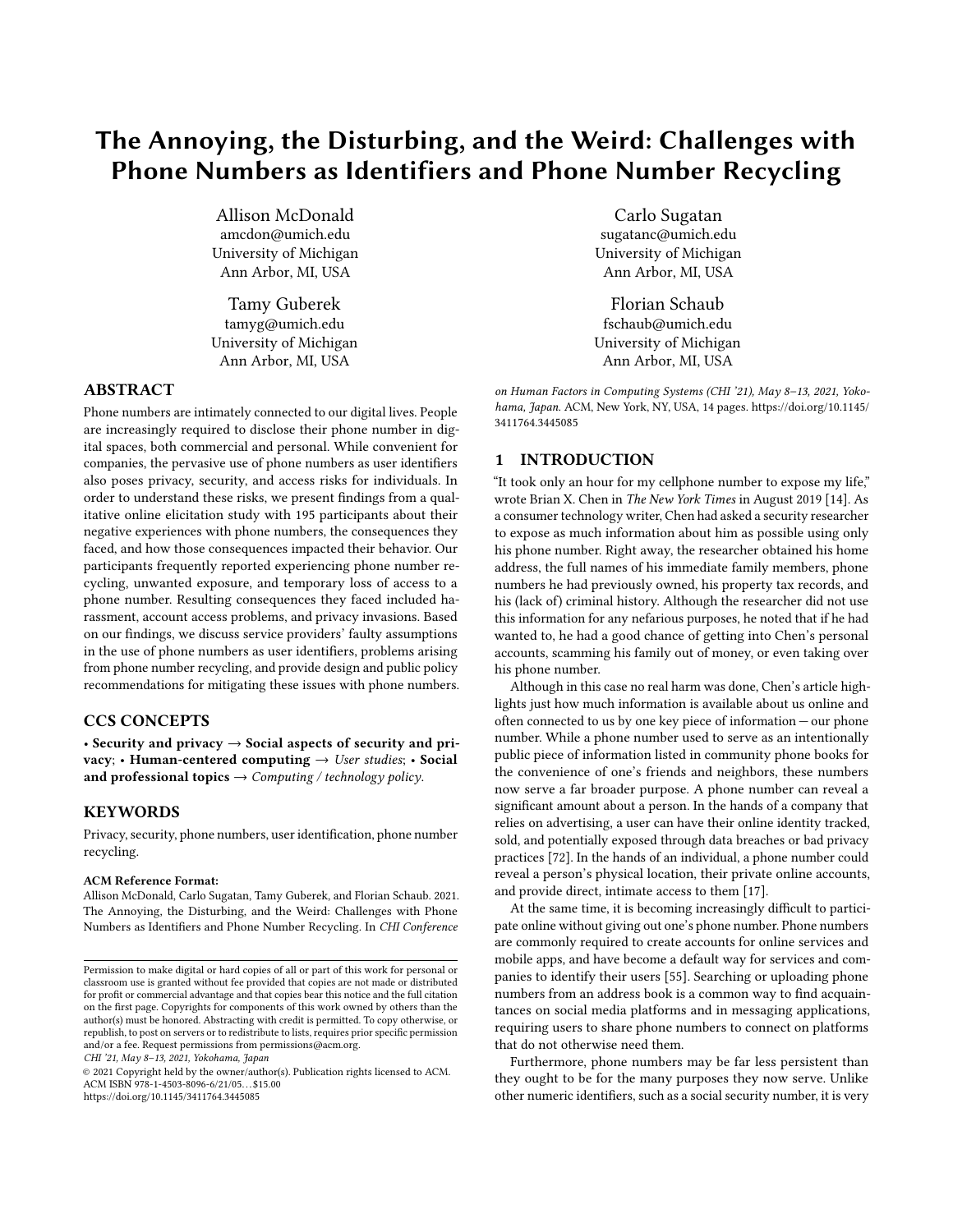likely that someone else will be assigned a person's phone number when they 'stop' using it. In 2018, the Federal Communications Commission (FCC) reported that approximately 35 million phone numbers are recycled in that way each year in the United States [\[27\]](#page-12-2). This reuse carries a huge potential risk: the accumulation of multifactor authentication (MFA) codes, bank alerts, personal messages from friends, doctor's appointment reminders, and job offers [\[20,](#page-11-2) [29\]](#page-12-3) can sum up to a potentially vast amount of information about a person, potentially giving the new owner access to accounts associated with the phone number and sensitive information about the previous owner.

In this paper, we broadly characterize the issues faced by individuals related to using phone numbers, and in particular highlight the consequences of phone number recycling and phone numbers being used as identifiers by online services and mobile applications. Companies rely on phone numbers as convenient identifiers for their users, assuming that a phone number uniquely identifies a single person, persistently over time, and that users are comfortable and able to share their phone number with the company and with other users through an app or service. As we show, these assumptions lead to a host of potential privacy, security, and access problems for individuals. Exacerbating these issue and creating further problems are the ways that phone numbers change hands through number recycling, creating inconvenience for new owners of a number and exposing personal information about the previous owner.

We conducted a qualitative study with 195 participants, using an online survey with open-response prompts to elicit participants' negative experiences with phone numbers and the consequences they faced due to how their phone numbers were used. Our participants frequently reported issues caused by phone number recycling, unwanted exposure, and temporary or permanent loss of access to their phone number. The personal consequences of reported phone number issues included harassment, account access problems, and privacy concerns. Based on these findings, we discuss how the assumptions companies make about the utility of phone numbers as identifiers can be faulty and can lead to these issues, and explore design and public policy directions to mitigate risks with phone numbers.

#### 2 BACKGROUND & RELATED WORK

We discuss work related to the identification and authentication of users and general issues related to phone use and phone numbers.

#### 2.1 User Identification and Authentication

Digital identity and user authentication have been long-standing security and privacy challenges, as well as issues in economic, social and political contexts [\[9,](#page-11-3) [37,](#page-12-4) [63\]](#page-12-5). Traditionally, identity systems have been physical, e.g., a passport or identity card. The emergence of digital technology has introduced novel forms of identity and authentication including biometrics, passwords, and phone numbers [\[37,](#page-12-4) [74\]](#page-13-1). With the increased shift to digital interactions, companies and services have needed to establish ways that customers can identify and authenticate themselves online.

Most commonly, online accounts are connected to a person's username (sometimes an email or phone number, sometimes an alias) in conjunction with a password. The username serves to identify the user and the password proves ownership of the person accessing it. Passwords, however, are notoriously challenging for users to use effectively [\[28\]](#page-12-6) and are susceptible to account hijacking and data breaches [\[30,](#page-12-7) [47,](#page-12-8) [64,](#page-12-9) [75\]](#page-13-2). While password creation policies and password meters have improved the strengths of passwords, users still practice unsafe password behaviors [\[44,](#page-12-10) [71\]](#page-12-11), such as password composition being influenced by the online service's context [\[53\]](#page-12-12). Moreover, passwords tend to be shorter and weaker when created on mobile devices [\[52\]](#page-12-13).

As an inexpensive alternative to passwords, many companies and services have begun using control over a phone number as a way to prove ownership of an account, especially in the mobile ecosystem [\[33,](#page-12-14) [56\]](#page-12-15). This allows users to log in without needing to remember a password; an application, for example, might send a one-time code to the phone via SMS, which is then entered into the application to prove control of the phone number. However, as has been shown with email [\[60\]](#page-12-16), an authentication message that is sent to the wrong person due to mistyped or recycled phone numbers can create account security risks.

Access to a particular phone number may also be used for account security. Multi-factor authentication (MFA) is a means to mitigate some risks associated with passwords without completely replacing them. MFA often takes the form of a password and a mobile phone, where the possession of a mobile phone is proven through SMS time-based one-time passwords [\[45,](#page-12-17) [62\]](#page-12-18) or an appbased authentication code.

Recent work has shown that SMS-based MFA can be relatively effective in protecting online accounts, but performs worse than other second factors against account compromise. Doerfler et al. found that SMS-based login challenges prevented 96% of phishing attacks and 76% of targeted attacks [\[19\]](#page-11-4). Due to hijacking risks with SMS-based MFA [\[65\]](#page-12-19) and the availability of more effective second factors, the use of SMS as a second factor has been discouraged by the National Institute of Standards and Technology (NIST) in favor of hardware and software token generators [\[35\]](#page-12-20).

In addition to a rise in the use of phone numbers for MFA and account authentication, the prevalence of mobile technology has shifted how users interact with and store their data online [\[13\]](#page-11-5). This means that phones and phone numbers provide a high value target. For example, SIM-swapping attacks, in which a person convinces a mobile phone provider to switch someone else's number to a SIM card they control [\[6\]](#page-11-6), have increased in recent years and can have significant financial consequences when used to access banking and digital currency accounts [\[57\]](#page-12-21).

#### <span id="page-1-0"></span>2.2 Common Uses of Phone Numbers

Online services and mobile applications increasingly request or require users to provide their phone number for a variety of reasons. Privacy implications of targeted advertising with phone numbers have been studied, for example, showing that phone numbers shared for MFA are also sometimes used for targeted advertising [\[70,](#page-12-22) [72\]](#page-12-0). However, other uses of phone numbers are also common and respective privacy and security implications have not yet received sufficient scrutiny. In order to investigate the privacy,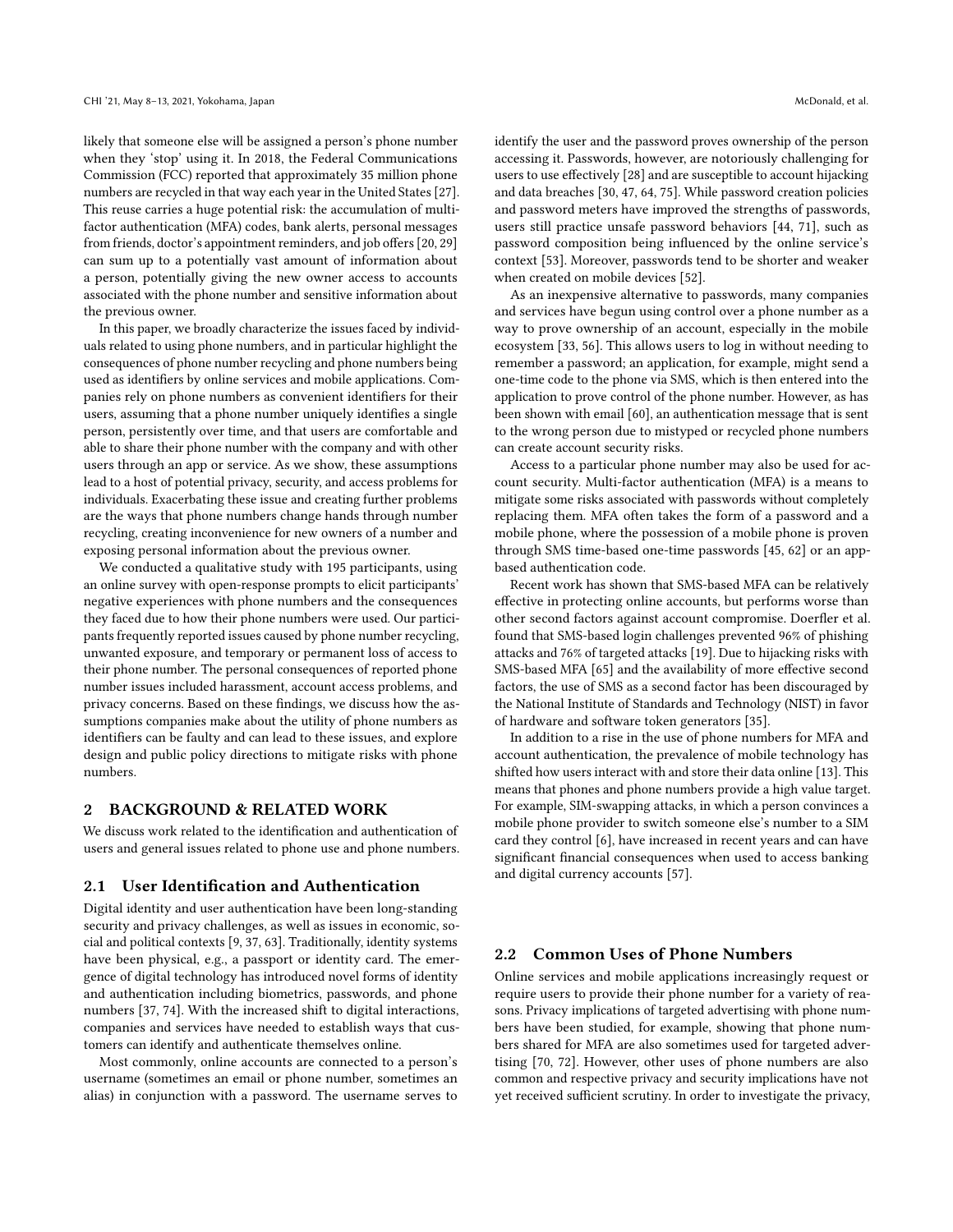security, and access risks associated with phone numbers, we identify five common uses of phone numbers by companies, each with varying levels of usefulness to users and benefit to companies.

Phone Number for Notifications. Online services and applications may use a phone number to send SMS alerts and notifications to users. Such alerts might be sent by online services or by businesses a person interacts with in the physical world (e.g., a doctor's office, apartment complexes, stores). For example, a pharmacy might offer to send customers an SMS when their prescription is ready [\[18\]](#page-11-7), or airlines might alert a customer when their flight is delayed [\[4\]](#page-11-8). While such communication is often opt-in, SMS notifications can create a potentially sensitive leak of information. As with email [\[60\]](#page-12-16), if these alerts were to go to the wrong person, for example after a number has been recycled, they could reveal a significant amount of personal information about the intended recipient and the intended recipient may miss important information.

Phone Number as an Identifier. Phone numbers are increasingly used as a way to identify and authenticate users in place of a username or email address. For example, loyalty programs frequently use phone number or email address to track purchases and rewards [\[46\]](#page-12-23). For some services, such as Twitter, users can opt to use a phone number rather than an email address to create an account [\[69\]](#page-12-24). In these cases, the user will typically need to verify that they own the phone number by receiving a phone call or SMS with a one-time code that they enter into the application or website. As noted above, the phone number may also be used in place of a password as the sole mechanism for proving ownership of an account.

Phone numbers are also valuable identifiers for companies wishing to perform targeted advertising or to connect profiling data across devices and sources. On platforms like Facebook, companies can upload lists of phone numbers in order to directly target those individuals with ads [\[22\]](#page-11-9). The common use of phone numbers across platforms means that companies may have a better chance of connecting and aggregating data from the same individual across multiple platforms and online spaces, compared to usernames which may or may not be consistently used. Much of this phone number use is done outside of the view of the user and therefore, such violations to privacy will be difficult for people to recognize. This use of phone numbers arguably offers little or no benefit to the affected users, but is profitable for companies.

Phone Numbers to Build Peer Networks. Phone numbers may also be used as a way to construct peer networks. For example, many mobile messengers like WhatsApp, Telegram, and Signal use phone numbers in place of usernames [\[66,](#page-12-25) [68,](#page-12-26) [73\]](#page-13-3), which allows users to find each other on the platform if they know each others' phone numbers. This takes advantage of many people already having phone numbers of their friends, family, and colleagues saved in their phone's contacts, allowing a new app to construct a possible network of acquaintances by requesting access to the phone's contacts. For example, Facebook's People You May Know feature uses a user's phone number and uploaded contacts to suggest which other Facebook users to connect with [\[26\]](#page-12-27). This can be beneficial both for users, who can easily find other people on platforms, and for companies, who can profit from learning social networks. However, when companies require a phone number from all users and use it in this way, private personal connections can be unintentionally shared with a company — not only by the user, but by anyone who has their phone number stored in their contact list.

Phone Numbers for Account Security. Services may also ask users for their phone number to enhance account security. MFA can provide an extra layer of security to an account by preventing an attacker from logging into an account with a stolen or guessed password alone. While these one-time codes can be generated by a hardware token or sent via an app or email address, SMS remains a common medium for sending MFA codes to users, and is sometimes the only way for users to enable MFA.

Similarly, phone numbers are often used for account recovery [\[24,](#page-11-10) [32\]](#page-12-28). If a user has forgotten their password or lost access to an email address, access to the phone number that is associated with the account might be used as an indication that they are the rightful user of that account.

Phone Numbers as a Test of Uniqueness. A phone number is also sometimes used to prevent the same user from creating multiple accounts, or to limit the number of accounts per person. This mechanism relies on the assumption that having numerous phone numbers will be challenging for most users, as they may be expensive. Furthermore, in contrast to email addresses, which could be anonymous and which a user could have an unlimited number of, phone numbers are often connected to a person's legal identity. This restriction may also function as an accountability mechanism. If someone is banned from a platform, the need to obtain a different phone number might hamper their ability to rejoin the community under a different alias. For example, Facebook does not allow users to have multiple or fake identities on the platform, because they "believe that people are more accountable for their statements and actions when they use their authentic identities" [\[23\]](#page-11-11). Although Facebook enforces this policy using more information than phone numbers alone, they also prevent multiple accounts from using the same phone number [\[25\]](#page-11-12).

Requiring a phone number to be associated with an account may also be used to reduce spam. For example, when creating a new account, Google asks the new user to "prove you're not a robot" by verifying their phone number via a text message or a call to their phone [\[34\]](#page-12-29). Google, like Facebook, also seems to limit the number of accounts per phone number [\[16,](#page-11-13) [42\]](#page-12-30). This restriction can benefit both users and the company, but when people are limited to only one account it may create barriers for people who have a legitimate need for multiple separate accounts, for example for professional and personal use or to represent different aspects of their identity.

#### 3 STUDY DESIGN

While phone numbers are collected and used in various ways, the potential negative consequences of these uses on people have not yet been studied systematically. In order to uncover the range of problems that people experience with phone numbers, including those that may be uncommon, we sought to elicit negative experiences with phone numbers from a large number of people. In this study, we do not seek to answer which problems are the most or least common, nor to measure how prevalent various problems are. Our objective is to qualitatively identify the different ways in which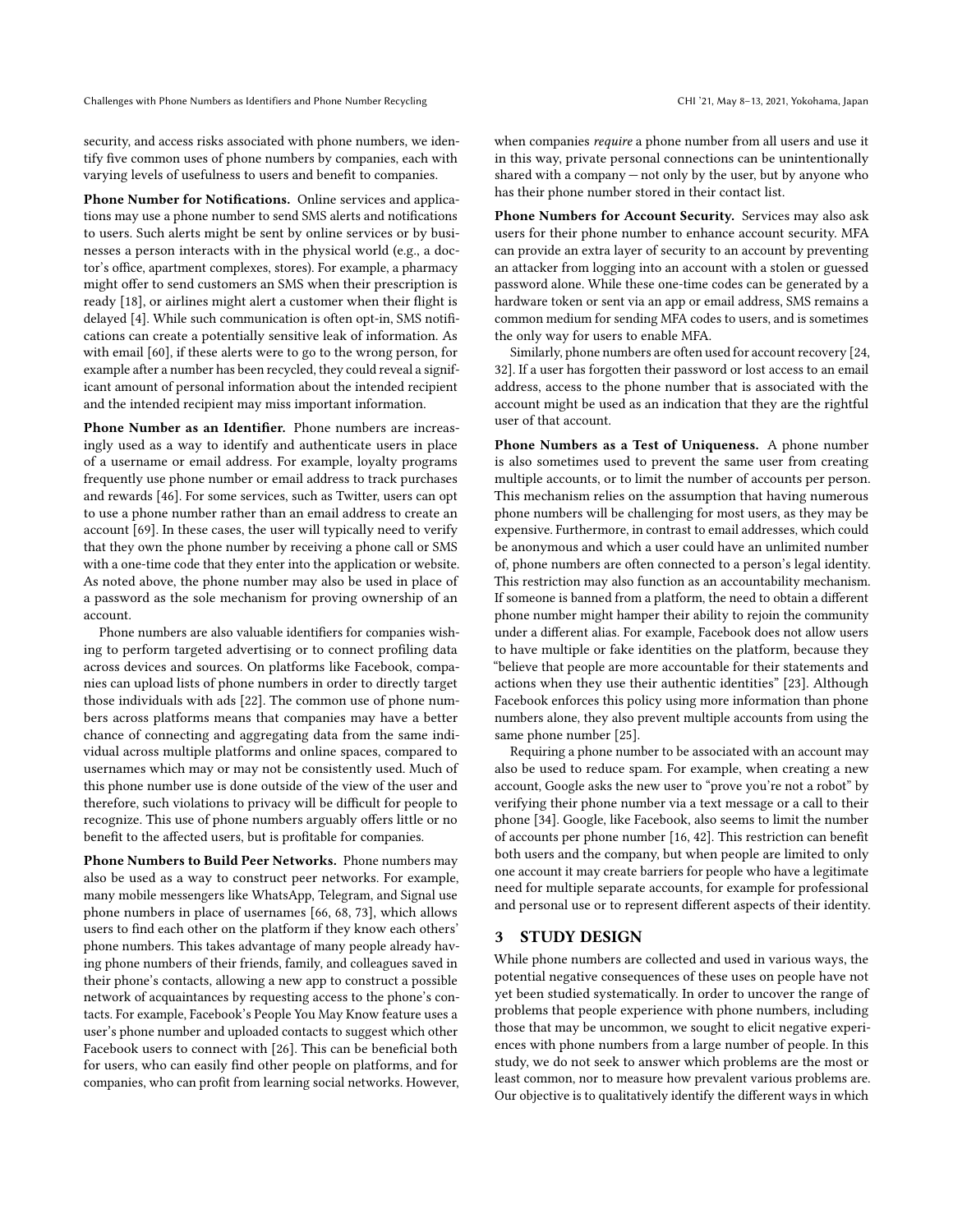phone numbers and their uses create risk for people, what those risks are, and the consequences of those risks on people who have experienced them.

To meet these goals, we designed a concise, open-ended elicitation survey that we distributed widely. Using a survey as our elicitation instrument allowed us to ask a large number of people about their experiences, increasing our chance of hearing about issues that occur rarely and giving us a broader overview of problems than a smaller-scale interview study would have.

## 3.1 Experience Prompts

The survey consisted of four parts. The survey questions are provided in Appendix [A.](#page-13-4)

Device and phone number ownership. We asked participants to indicate the type of their primary phone number (mobile, landline, or virtual), whether the number is theirs or shared with others, how often they have changed their phone number in the last 5 years, and how long they have had their primary phone number. Note that we did not ask for the actual phone number for privacy reasons.

Annoying, weird, or disturbing experiences. We next asked participants to describe any "annoying, weird, or disturbing experiences with phone numbers" in order to elicit whatever experiences were most salient to participants. This question was meant to ask for participants' experiences surrounding their phone numbers without priming them about a specific type of issue. We did not further define or clarify these words in order to elicit any associations participants might have with phone numbers. We also asked about any consequences resulting from their experiences.

Specific experiences. Next, we asked whether they had experienced several specific issues, including inability to use an online service or app; losing access to a phone number; phone number recycling; discomfort with sharing their phone number; and any other negative experiences they would like to share. Again, we also asked for consequences from the experiences described. We asked about these specific experiences because we anticipated, based on the common phone number uses listed in Section [2.2,](#page-1-0) that they would frequently be events that led to negative consequences for individuals.

Demographics. Lastly, we collected participants' country of residence, age, gender, highest level of education, and employment status. Responses to these questions were optional.

We iteratively refined the survey order and content through pilot testing. We translated the survey into Spanish to expand the responses for international experiences. Our study went through the IRB approval process and was exempt.

3.1.1 Recruitment. To collect responses from a wide and diverse group of people, we shared the survey across multiple social media sites such as Facebook, Twitter, and Reddit between March and June 2019. In addition, the survey was shared to personal and professional networks and email lists at multiple universities. We further distributed the Spanish version within the local immigrant community and to personal networks in South America. The survey did not collect any identifying information such as phone numbers and all participants remained anonymous.

<span id="page-3-0"></span>

|            | 18-24                      | 34             |
|------------|----------------------------|----------------|
|            | $25 - 34$                  | 89             |
| Age        | 35-44                      | 43             |
|            | $45 - 54$                  | 9              |
|            | 55-64                      | 7              |
|            | 65 or older                | 5              |
|            | Prefer not to answer       | 8              |
|            | High school graduate       | 3              |
| Education  | Some college but no degree | 9              |
|            | Associate degree           | 1              |
|            | Bachelor's degree          | 51             |
|            | Graduate degree            | 116            |
|            | Professional degree        | 5              |
|            | Prefer not to answer       | 10             |
| Employment | Employed full-time         | 102            |
|            | Employed part-time         | 11             |
|            | Student                    | 59             |
|            | Self-employed              | $\overline{2}$ |
|            | Homemaker                  | 1              |
|            | Retired                    | 3              |
|            |                            |                |
|            | Not working                | 6              |

Table 1: Participant demographics (n=195).

Participants could optionally enter into a raffle to win one of five \$20 Amazon Gift Cards. Contact information for the raffle was stored separately from survey responses.

3.1.2 Demographics. We received 191 English and four Spanish responses. All Spanish responses were translated by the authors into English prior to analysis. Most of our participants lived in the United States with eight from Germany, and one each living in the Netherlands, Ireland, Guatemala, France, Colombia, Canada, and Australia. Participant demographics are summarized in Table [1.](#page-3-0)

3.1.3 Qualitative Analysis. After discarding empty responses, we used iterative, open coding followed by thematic analysis of the 972 open-text responses we received (7 open-response questions from 195 participants, some left blank). In line with the process described by Braun and Clarke [\[11\]](#page-11-14), two researchers initially read the data and derived codes using participant language (e.g., "I don't care", "annoyed") and descriptive terms based on the event described ("account lockout", "changed number"). Codebooks were initially generated for each question, but we quickly observed heavy overlap across topics and combined them into one codebook (e.g., the question about phone number recycling contained descriptions of many of the other experiences we asked about). After an initial codeset was generated from these readings, two researchers discussed and merged overlapping codes, grouped similar codes into higher-level themes (e.g., "made up phone number" and "used old number" merged to "gave fake phone number"). We then tested the utility of the codebook on a subset of the data, adding new codes and merging further overlapping codes, with discussion, until no further changes were necessary, which required two rounds. The final codebook of 45 codes was applied to a subset of 15 responses with good inter-coder agreement (Cohen's  $\kappa$ =.76) [\[51\]](#page-12-31), after which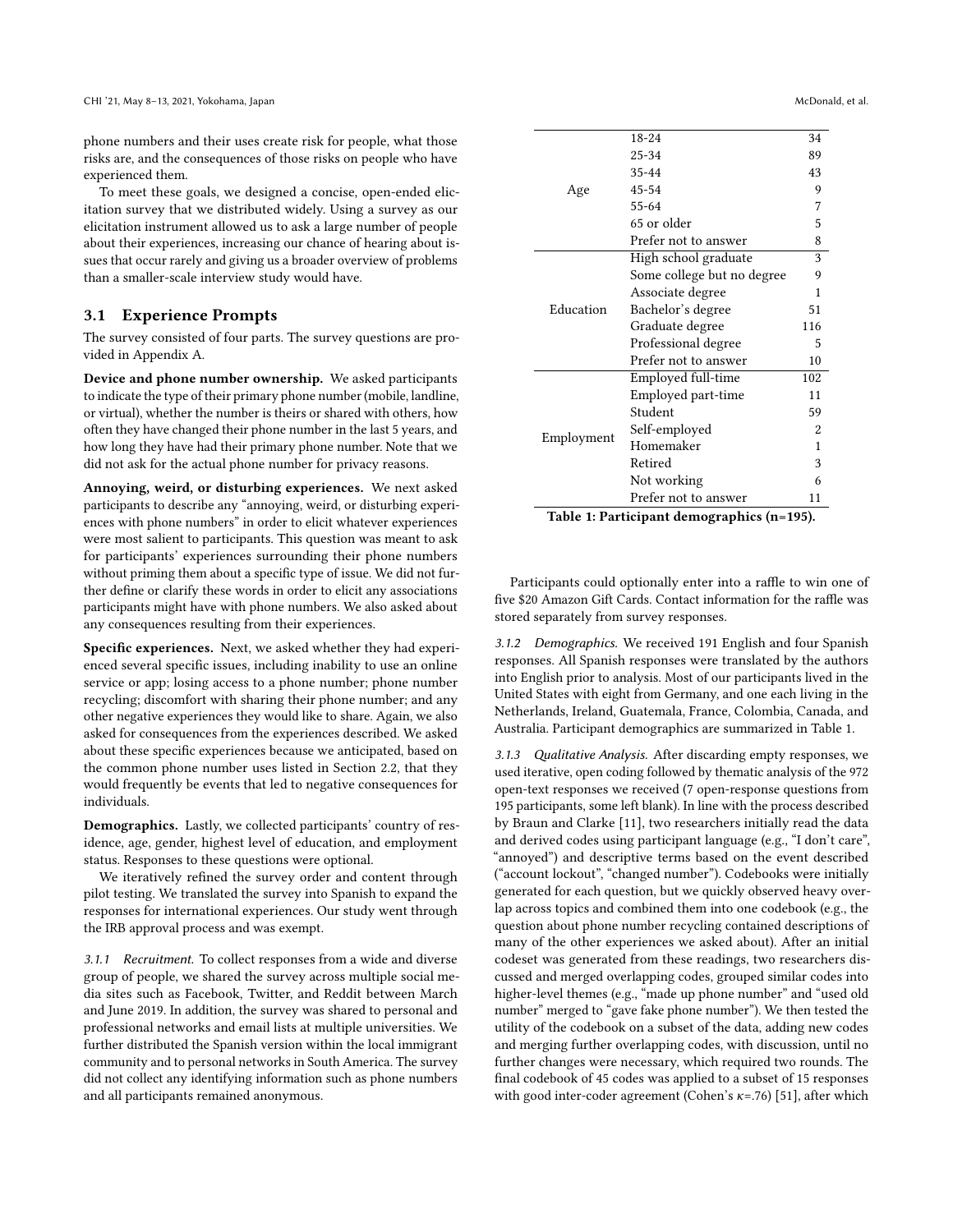all responses were recoded. The codes represent themes we describe in the paper and closely align with the summary in Table [2.](#page-5-0)

Throughout the paper, we quote our participants' text responses. We removed or changed any identifying information (e.g., names), but we do not modify company names so as not to obscure the context of a described negative experience.

#### 3.2 Limitations

Our goal with a qualitative elicitation study was to provide insight on the range of problems that people experience with phone numbers. Some of the experiences and consequences we discuss are difficult to capture. For example, interpersonal issues like harassment and stalking are among the most serious consequences of phone number exposure, but relatively few users might experience the worst forms of these harms or, even if they do, may not be willing to share such experiences.

Our sample is more highly educated than the general population, likely due to our recruitment method. This may mean that our participants, with more earning potential, are less likely to face issues that arise from prepaid phone numbers or inability to pay a phone bill. While six participants reported losing a phone number for financial reasons, research focusing on lower-income contexts might reveal additional nuanced consequences of this problem [\[49\]](#page-12-32), in addition to the rich insights we report here.

While we do report the country of residence of participants, we did not ask our participants to specify where their experience took place. Some of the stories from U.S.-based participants happened internationally. Therefore, we do not make statements about phone issues in specific countries nor draw cross-cultural comparisons, but we also do not exclude any responses based on participant location. We did confirm that all themes reported by our non-U.S. participants were also reflected in similar U.S. experiences. In other words, none of our findings were based solely on non-U.S. responses.

## 4 RESULTS

In general, most of our participants reported having minor issues with phone numbers that frustrate and inconvenience them; however, some shared experiences that created significant risk and had severe repercussions in their lives, demonstrating that collection and use of phone numbers can have real consequences on people. Our findings are summarized in Table [2.](#page-5-0)

While our sample does not allow us to comment on the frequency of problems in the general population, we indicate the prevalence of each problem among our participants.

## 4.1 Participants' Phone Number Use

When asked what type of phone numbers participants have had in the last five years, 191 of 195 participants indicated that they have a mobile phone number; 85 have a virtual number such as Google Voice or Skype number and 51 have a landline. 108 reported having two or more types of phone numbers. Only one respondent indicated that they share their mobile device with someone else (their spouse).

Almost half of our participants (91) have gotten a new phone number in the last five years, suggesting that phone numbers are less persistent than one might expect. 48 participants obtained a new number once in that time; 41 obtained new numbers 2–5 times. Most other participants (88) reported having their primary phone number for 10 or more years.

## 4.2 Negative Experiences

Broadly, we identified six types of negative experiences with phone numbers as reported by participants. The frequency of these problems, as well as the consequences, varied widely. For example, some experiences, such as problems with spam, were reported by nearly all participants but resulted largely in minor inconvenience, while other issues like harassment and concern about personal safety were mentioned less but had a significant impact on the respondent's life. We first present the types of negative experiences and then discuss resulting consequences and behavioral responses.

4.2.1 Losing access to a phone number. 16 participants reported losing access to their phone number either temporarily or permanently. The most common reason was international travel or moving to another country. 14 participants reported having issues accessing a phone number or verifying an account while traveling or living internationally. This resulted in being locked out of financial applications, being unable to use their accounts, or needing to borrow family members' devices. P60 described, "I lost my Chinese phone number [because] I forgot to pay my bill for several months. And it's very hard for me to get that back again... [T]o get the number back they require me to go to a service provider store in-person with my ID... so annoying... and this number is connected with many of  $m\gamma$ account[s] like my Alipay or WeChat. It's possible that this number would be registered by someone else if I don't get it back in a short time. I just don't know what to do in that case."

For some users the lockout is not just temporary; accounts are permanently lost because users no longer have access to the phone number they used to register an account. P163 explained, " $My @ 126$ email was linked to my old Chinese phone number which I cancelled. Now the first step to update that phone number is to receive a text validation code on that number on file. Which of course is impossible. Otherwise I need to go through a process to [prove] that I'm the owner with my ID or passport, which I feel is so unnecessary for an email. So I never updated that number."

Several participants (6) reported losing access to a phone number because they were unable to pay the phone bill. Others had disputes with the service providers or changed numbers and were later unable to regain access to the old number when they needed to. Retrieving a phone number after it has been assigned to someone else is difficult, if not impossible. P20 described realizing that a deceased relative's phone number was the only method available to certain people for reaching their family after the number had already been recycled. When they could not retrieve it, they lost contact with those people.

Loss of access could also stem from an adversary. P194 described being the victim of a SIM-swapping attack: "Someone went into a Verizon store in another city, showed a fake ID saying that they were my son, told the agent that they had lost their cell phone, and asked to have my son's cell phone number transferred to an old phone that they had brought into the store. We were lucky that my son noticed that his phone got a message that it was no longer 'authenticated' and that I knew what that might mean." This participant was able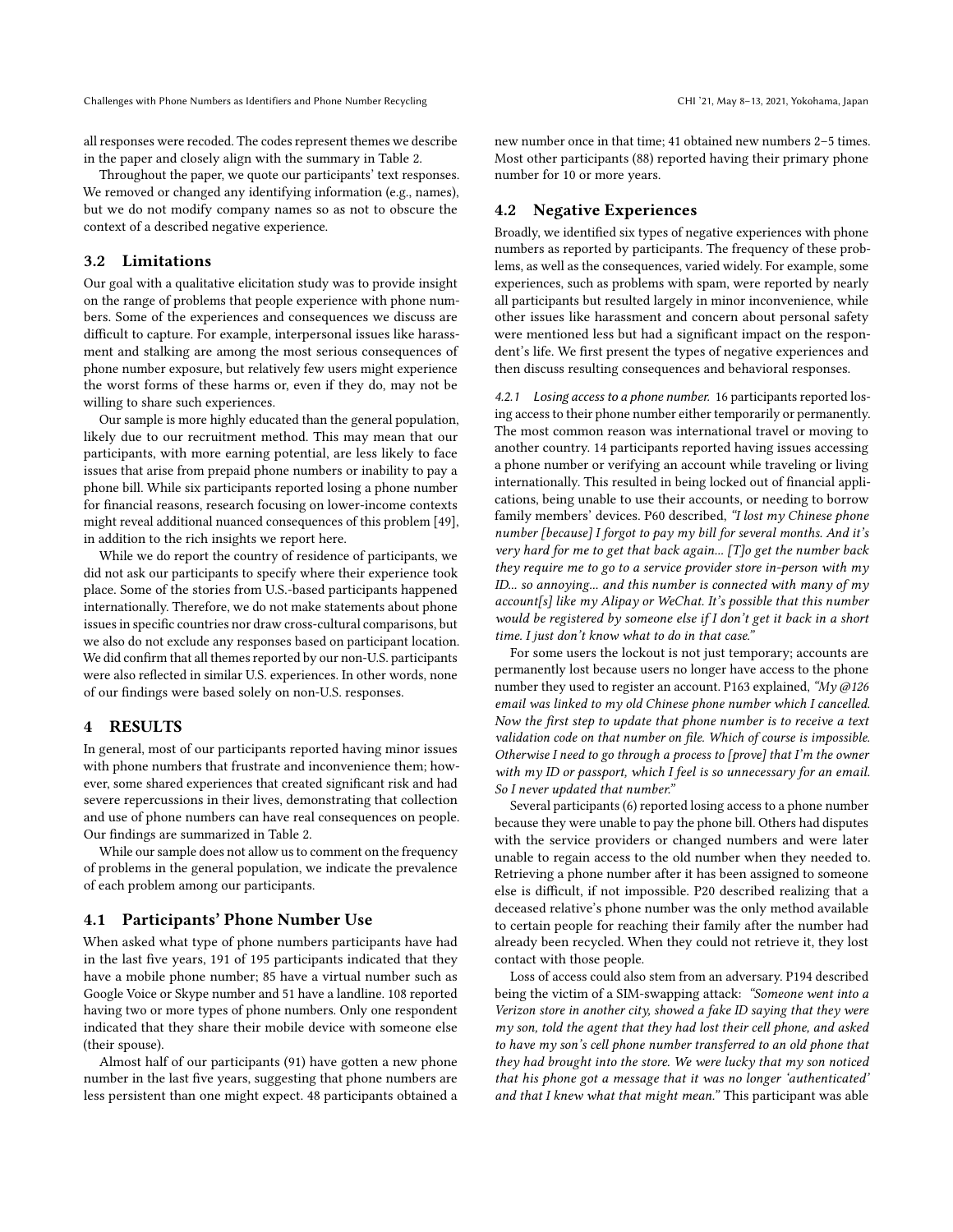<span id="page-5-0"></span>

|  | Negative experiences                            | #            |                                                                                                                   |
|--|-------------------------------------------------|--------------|-------------------------------------------------------------------------------------------------------------------|
|  |                                                 | 14           | Loss due to international travel or move                                                                          |
|  | Loss of access to phone number                  | 6            | Loss due to unpaid mobile bill                                                                                    |
|  |                                                 | 1            | Loss due to SIM-swap attack                                                                                       |
|  | Phone number recycling                          | 67           | Must deal with the former owner's calls or text messages                                                          |
|  |                                                 | 5            | Harassed (e.g., by debt collectors)                                                                               |
|  |                                                 | 4            | Gained personal information about the previous owner                                                              |
|  |                                                 | 4            | Contacted the wrong person when friend or family changed phone numbers                                            |
|  |                                                 | 3<br>3       | Asked to relay messages to previous phone number owner<br>Unable to use recycled number to register a new account |
|  |                                                 | 1            | Had personal information exposed to new owner of their old phone number                                           |
|  |                                                 |              |                                                                                                                   |
|  | Companies sell or misuse data                   | 140<br>23    | Received spam (unwanted calls)<br>Assumed companies collecting phone number would lead to spam                    |
|  |                                                 | 19           | Assumed companies would sell phone number                                                                         |
|  |                                                 |              |                                                                                                                   |
|  | Interpersonal sharing                           | 3<br>1       | Feared dating websites would expose phone number<br>Number exposed to someone through an app                      |
|  |                                                 | 1            | Phone number led to being found on another platform                                                               |
|  |                                                 | 3            | Phone numbers are hard to remember                                                                                |
|  |                                                 | 2            | International prefixes are confusing                                                                              |
|  | Usability of phone numbers                      | 2            | Changing phone numbers is burdensome                                                                              |
|  |                                                 | $\mathbf{1}$ | Phone number looks like spam number to friends and family                                                         |
|  | Consequences                                    |              |                                                                                                                   |
|  | Degraded utility                                | 20           | Wasted time                                                                                                       |
|  |                                                 | 18           | Inconvenience                                                                                                     |
|  | Erosion of trust in companies                   | 21           | Mistrust in companies asking for phone numbers                                                                    |
|  |                                                 | 80           | Annoyed (e.g., at dealing with spam or other inconveniences)                                                      |
|  | Emotional toll                                  | 5            | Felt physically unsafe                                                                                            |
|  |                                                 | 1            | Experienced significant panic and anxiety                                                                         |
|  |                                                 | 2            | Needed to pay to change number                                                                                    |
|  | <b>Financial Loss</b>                           | 1            | Fell for financial scam                                                                                           |
|  |                                                 | 1            | Lost financial opportunity due to wasted time                                                                     |
|  | Behavior changes<br>Changing answering behavior |              |                                                                                                                   |
|  |                                                 | 46           | Stopped answering the phone or began ignoring unknown numbers                                                     |
|  | Correcting mistaken callers                     | 17           | Answered unknown numbers to tell caller the number was recycled                                                   |
|  | Sharing virtual or fake numbers                 | 14           | Gave companies or people fake numbers instead of real phone number                                                |
|  | <b>Blocking</b> numbers                         | 18           | Routinely block numbers                                                                                           |
|  |                                                 | 12           | Use a call-blocking service                                                                                       |
|  |                                                 | 2            | Search unknown numbers online                                                                                     |
|  |                                                 | 1            | Report spam callers                                                                                               |
|  | Changing phone numbers                          | 7            | Changed phone number due to negative experience                                                                   |
|  | Self-restricting behavior                       | 22           | Opted out of a service to avoid giving a phone number                                                             |
|  |                                                 | 3            | Used alternative service instead of sharing a phone number                                                        |
|  | Resignation                                     | 21           | Shared a phone number when they did not want to                                                                   |
|  |                                                 | 10           | Felt they had no choice but to share a phone number                                                               |

Table 2: Summary of findings, with number of participants expressing each theme.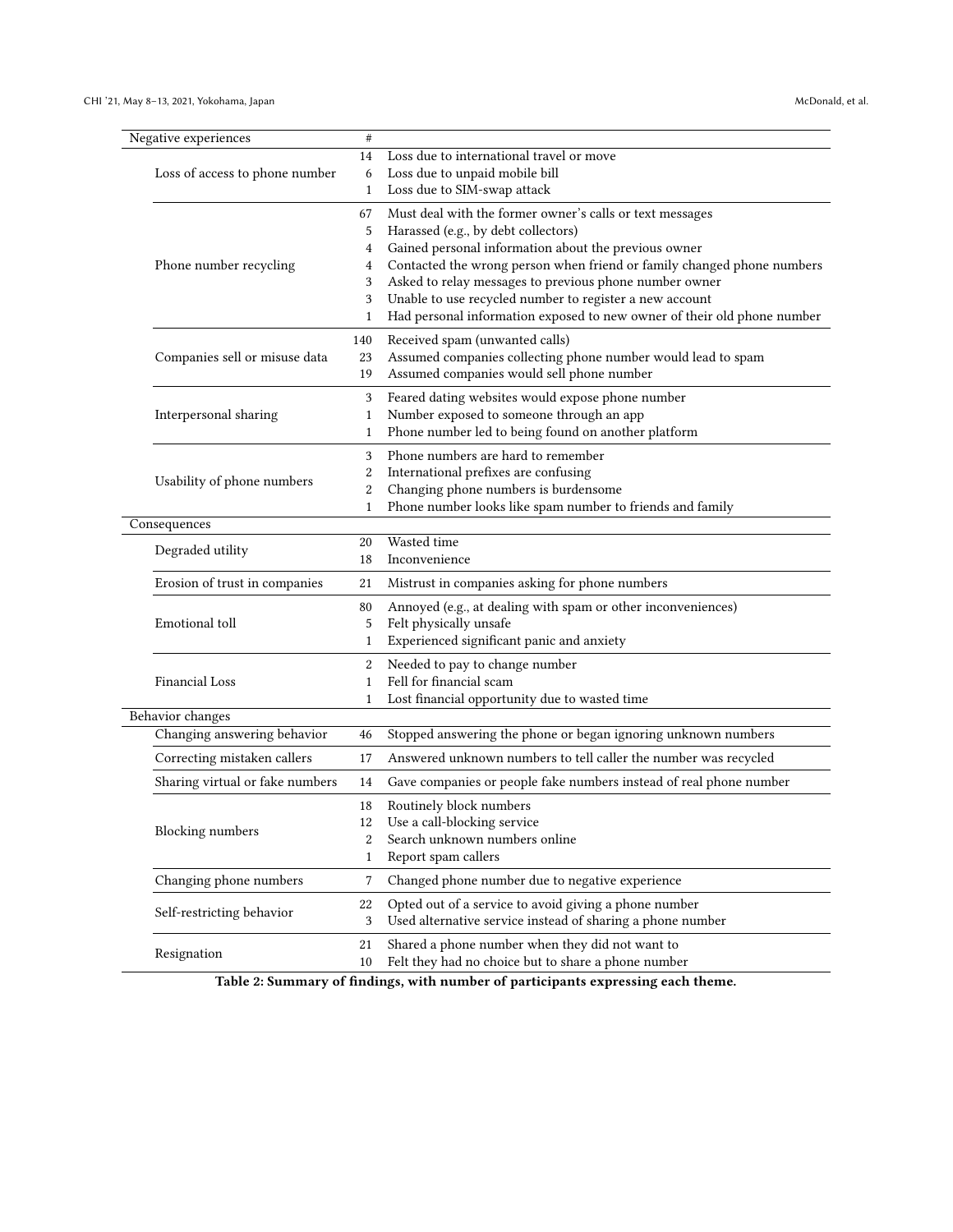to quickly regain control of the phone number and was able to stop the attack before any financial harm had occurred.

4.2.2 Phone number recycling. Many participants (72) have had negative experiences related to phone number recycling. Most commonly, they reported receiving a number that had been recycled and having to deal with receiving calls and messages intended for the number's previous owner (67). Others reported contacting the wrong person after a friend or family member changed their number (4). One person had their number reassigned to someone else.

For some participants, getting someone else's recycled number was simply an inconvenience. P170 wrote, "[T]he last person who had [my] phone number didn't tell the majority of her contacts that she had switched phone numbers. ...the first couple years with my 'new' number were littered with random people texting/calling asking for her. This was funny at first and I even managed to pull a few pranks. But it became increasingly annoying as time went on. It has been 5 years with this number and I \*still\* get texts for her every once in a while." Three participants even reported being contacted by the previous owner and asked to relay messages to them.

For others, dealing with someone else's number could be scary when the people calling for the previous owner did not believe it had been reassigned. Several participants (5) reported being harassed by debt collectors. Others experienced more personal attacks. P80 reported, "I started receiving weekly collect calls from [a] Prison. Apparently the inmate's wife, ex-wife, girlfriend, or ex-girlfriend used to have my phone number. Even though there was an operator between us... I'd decline, yet I could hear the guy on the other end start screaming at me about stealing his woman, and threatening to hunt me down once he was out."

Some participants even reported gaining access to the former owner's personal information when they received their new number. Four participants reported getting SMS notifications from businesses like banks and laundry services, or receiving birthday wishes from friends of the former owner. For each participant, this added up to a significant amount of information about their number's previous owner. In addition to the personal information, P105 reported having a "creepy" interaction with someone trying to contact the former owner: "[T]he previous owner seemed does not change his contact info for bank services... I got messages regarding his bank transactions, had access to his [WhatsApp] account, received a dozen of phone calls from his friends looking for him, yet the most weird thing happened at one night  $-I$  was sleeping and hearing my phone ringing. it was a FaceTime call from an unknown Chinese number. ... I answered — there was a female's arm holding a baby and asked the baby to call daddy in a soft voice... it was midnight and that's just so creepy to me and I hung up the phone. She called several times afterwards and the following days. ... wonder what happened to [the former owner] as he seemed being away without notifying others about the change of his number."

Conversely, one participant reported what happened to them when someone else was assigned their former phone number. P154 described discovering that their WhatsApp contacts had been talking to the wrong person after they had changed phone numbers. While only one person reported having their own information revealed by phone number recycling, several others expressed worry

about what would be exposed about them if they eventually lost their phone number.

Phone number recycling can hinder access as well. Three participants reported being unable to create a new account with a company or sign up for rewards programs because the previous owner of the number had already created an account and had not yet changed the number. P24 shared, "[I have] Maggie's phone number. I got her email address from groupme, can't open an uber account because the number is taken, have her birthday date because I got a happy birthday, got added to a whatsapp group..."

4.2.3 Companies selling and misusing contact information. A large number of participants (74) described an experience in which they were uncomfortable sharing their phone number with a company or a person. For those who worry about sharing with a company, many of their concerns related directly to how companies used their phone numbers or how the participants expected their numbers would be used. The most frequently cited reason for discomfort was that participants assumed that companies would sell their phone number if they shared it with the company (19).

Even more participants (23) believed that sharing their phone number with too many companies would increase the amount of spam they receive. Sometimes a specific experience led them to this belief. For example, P191 described that they "signed up for health care portal (obama care) to choose new health insurance. was bombarded with phone calls within minutes, for weeks and months to follow. still getting calls today, 2 years since."

The concern about spam was significant. A majority of participants (140) complained about spam calls, such as calls from telemarketers, robocalls, or persistent unwanted calls of unknown providence. Of these respondents, nearly all brought up spam calls in the first question, which asked broadly about their experiences with phone numbers. This suggests that spam calls are a prominent issue in people's minds.

<span id="page-6-0"></span>4.2.4 Distressing interpersonal disclosure. Potential interpersonal risks were another source of discomfort for some of our participants. Three participants said they dislike sharing their phone number with dating websites because they worry that the platform will expose their number to the people they connect with. P40 shared, "[W]hen I have to use my number to log into dating apps, I worry that the app might give my number out to the other people on the app."

Another participant (P157) described needing to share their phone number with a Grubhub delivery driver for their food order, but felt uncomfortable when the delivery driver "tried to get personal." In this case, the phone number had already been shared and the driver now had a direct line of access to the person they made uncomfortable.

Phone numbers, once shared, can open new avenues of contact that simple blocking cannot prevent because of the way that numbers are used across services. P97 described, "There was also a time when some people were harassing me via text and then used my number to continue harassing me on WhatsApp with further information indicating that they'd doxxed me as well." When phone numbers are used as identifiers across many platforms, they can help an attacker find alternative channels to harass or contact someone who has blocked them elsewhere.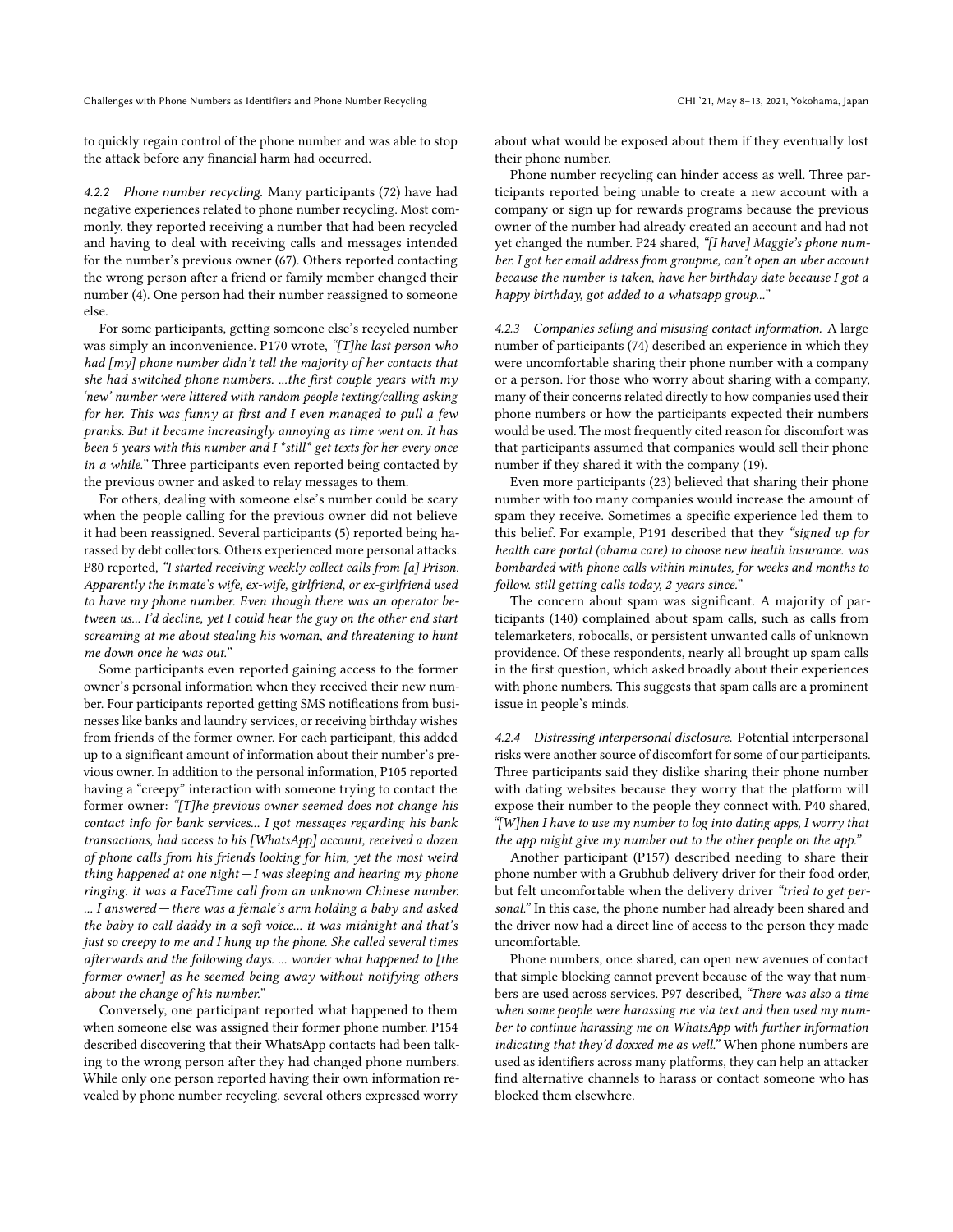4.2.5 Poor usability of phone numbers. Beyond negative experiences stemming from phone number use, several participants also complained about needing to use phone numbers at all. Three participants mentioned that phone numbers are hard to remember, two complained that international prefixes are confusing and difficult to use, and one reported being regularly ignored by friends and family because their area code begins with an "8" — leading their contacts to assume a telemarketer is calling. Several participants (2) also complained that updating all the services that have their phone number is burdensome if they want to get a new number, but that porting an old number to a new provider is also difficult.

## <span id="page-7-0"></span>4.3 Reported Consequences

The consequences that followed from the reported negative experiences with phone numbers varied in type and severity, ranging from annoyance and disruption to participants' lives, emotional ramifications like stress and fear, and even financial consequences. In total, these consequences demonstrate the real and sometimes significant impact problems like phone number recycling and phone numbers as user identifiers can have on people's lives.

4.3.1 Inconvenience and degraded utility of phones. Throughout our participants' experiences, many expressed their frustration at wasted time (20) and feeling inconvenienced (18) from dealing with their issues related to phone numbers. These feelings were most frequently associated with dealing with many spam calls or needing to answer calls for the former owner of their phone number.

When participants are locked out of accounts they had previously created because they cannot access their number, or are prevented from making new accounts with a recycled phone number, the convenience of using a phone number as an identifier is lost.

4.3.2 Erosion of trust in companies. Multiple participants (21) expressed a lack of trust towards companies or services who ask them to provide a phone number. Most frequently, participants connected this discomfort with a lack of understanding of why a company would ask them for this information. P187 wrote, "I'm always uncomfortable sharing my phone number for no obvious reason (like why does Bath and Body Works care what my phone number is?) ...Unfortunately, I don't know what else to do, so I just bite the bullet and type in my phone number."

Many other participants felt certain that companies would sell their phone number to other entities (19) and that sharing their number would result in more spam (23), and therefore did not want to provide their number. Unfortunately, as P187 expressed above, many felt they had no choice but to share their phone number. Many (21) described a specific situation in which they did not want to share their number, but did it because they had to. P121 described this frustrating trade-off: "Telegram requires your telephone number as a user identifier. I was resistant at first, but eventually gave in. I don't like that this service has my number, but without the service, I would be unable to use it to speak with friends."

4.3.3 Emotional toll. Many of our participants (71) expressed some emotional reaction to the experience they shared. The emotional reactions of our participants to their experiences varied from mild (e.g., annoyance) to extreme (e.g., fear).

Most commonly, participants expressed feeling annoyed about unwanted phone calls and text messages. But participants also shared harmful impacts and issues in their lives such as harassment and interpersonal problems.

Five participants shared experiences that made them feel physically unsafe. P158 described, "One time several years ago, a man called my number in the middle of the night asking to speak to someone who was not me. I told him he had the wrong number. He called back and told me I sounded 'sexy,' that I should send him a nude photo, and that he knew where to find me. I told him I would call the police if he called back and I hung up the phone. He called back immediately but I did not answer and blocked the number." P97 described being harassed and doxxed via SMS and then WhatsApp (see Section [4.2.4\)](#page-6-0), which led to "a metric [ton] of stress/anxiety" and the decision to change residences.

While no participants specifically described physical harm being caused by these incidents, it is clear that the potential for such harm was present. Furthermore, the consequences of harassment itself can be long-term. For example, P196 described experiencing significant harassment over the phone that resulted in panic attacks whenever the phone rings, which was made worse by the increase in spam they began to receive. While cases of this severity may not be frequent, their existence demonstrates that significant emotional toll can be the price individuals pay for not having control over their phone number.

4.3.4 Financial loss. A few participants also described the financial cost of their experiences. P186 paid several thousand dollars for fraudulent car insurance as a result of a scam caller. Two participants described needing to pay fees to change phone numbers. P49 explained that they lose job opportunities and time (and consequently, money) every time they need to answer a spam phone call.

#### 4.4 Behavioral Changes

Some participants found ways to cope or change their behavior in order to avoid the problems identified above. We found that many of these coping strategies in turn led to frustration or inconvenience for participants.

4.4.1 Changing call answering behavior. The most common way that people responded to unwanted calls was changing whether and how they answer the phone (46). This ranged from only answering calls from people they know to not answering at all and only relying on voice messages or text messages. Many participants speculate that in doing so, they have missed job opportunities, business calls, and medical appointments. P49 wrote, "I have missed important phone calls and messages from potential jobs, and it's gotten so extensive I've contemplated paying the 40 dollar fee to change my phone number." Similarly, P91 wrote, "I don't pick up the phone for any phone number that's not in my contacts list anymore. If they want to get in touch with me, they can leave a message or email me." Others simply silence their phone for all calls.

These strategies suggest that to cope with spam and unwanted calling, users are forced to adopt behaviors that undermine the original purpose of having a mobile phone.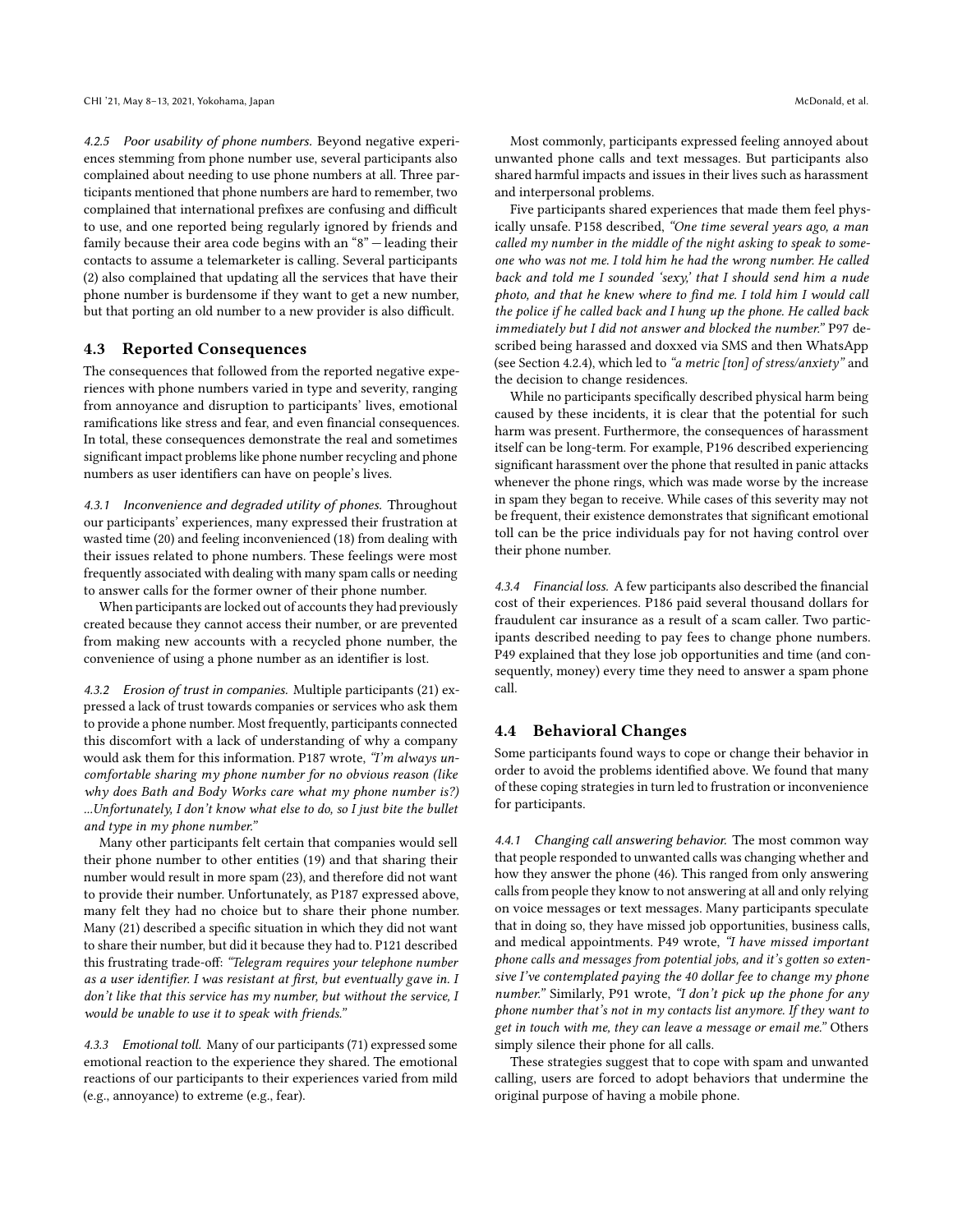4.4.2 Correcting mistaken callers. One laborious way in which people approached phone number recycling is correcting callers who are looking for the previous owner. 17 participants reported answering calls in order to tell others that they had reached the wrong person. While some had no trouble communicating the mistake to the person on the line, others expressed that this caused problems with the caller. P115 recalled, "Yeah, one time someone called me when I lived in Oregon and asked to talk to someone who wasn't me. I said wrong number. She called back and then got annoyed at me, thinking I was playing a trick on her when I again said wrong number." This echoes Rader and Munasinghe's findings on how people respond to and correct senders of manage misdirected email [\[60\]](#page-12-16).

Two participants changed their voicemail message to clarify who they were to wrong number callers so that they would not have to pick up their phones anymore. According to our participants, correcting callers constantly constituted a waste of time and decreased the value of using a mobile phone. While some decided to completely stop answering their phones, others have to deal with correcting callers just to not miss a specific opportunity through phone calls.

4.4.3 Sharing virtual or fake numbers instead. When participants felt uncomfortable sharing their phone number, some ended up giving a fake phone number (4) or a virtual number (10) instead. P144 mentioned that the reason they don't worry about phone number sharing is that they are not afraid of giving out their Google Voice number. However, several participants mentioned that Google Voice numbers only work in certain apps or services. P168 described their strategy for using a fake number: "In general, if I have to use a phone number for something, I have a regular 'fake' phone number I use that was a PAGER number I had when I was in college. I recognize that it could be recycled to other people, but I don't care. Everybody wants your phone number for marketing purposes and people who claim they don't give your number to anyone could be telling the truth since they SELL your number to other people...." Participants are aware of the implications of sharing their phone numbers and look for ways to mitigate these issues through obfuscation, or adding fake information into a system meant to track them, thus disrupting the efficacy of the system [\[12\]](#page-11-15). However, in cases where the number needs to be usable, this will not work. Strategies such as changing phone numbers or using virtual numbers can also be costly and are not always available to everyone.

4.4.4 Blocking numbers or using call blocking services. 18 participants described blocking numbers directly and 12 used some type of call blocking service, such as opting into the FTC's Do Not Call registry [\[15\]](#page-11-16) or using call blocking apps like Mr. Number [\[39\]](#page-12-33). However, many of the participants who use these services claimed that this strategy is futile. P30 wrote, "My efforts to block them don't work because they end up changing the number." P119 wrote, "My number is on the Do Not Call List, but it doesn't seem to matter. Recently I've been getting 2-3 per day".

Two participants said they research any unfamiliar phone numbers (P18, P110), while P92 actively reports phone numbers (though they did not specify to whom).

4.4.5 Changing phone numbers. Only seven participants reported changing their numbers due to their negative experiences. P102 explained how their child had received a phone number that was formerly used by a drug dealer and sought to change the number. They complained that the service provider insisted on charging them to change the number, but eventually provided a new number for free. P49, despite receiving many spam calls, contemplated paying to change the number but had not done so. Specifically, four participants were concerned with the costs of changing numbers, with one participant claiming it would cost them \$40 to change their phone number. Moreover, as phone numbers are increasingly used as identifiers for accounts, the time required to update all of one's accounts and services with a new phone number can be burdensome and thus be a further deterrent to changing numbers. P105 mentioned, "I was thinking to change a phone number but then I need to update a lot info that associated with this phone number, it's kind of troublesome so I haven't changed it yet."

4.4.6 Self-restricting behavior. 22 participants opted not to use a particular service or app because they either could not provide a valid phone number or felt too uncomfortable to share their phone number. Only three participants described being able to find an alternative service. P59 reflected, "More than once I've been asked to provide a phone number before proceeding. In some cases this is jawboning, trying to make me provide my phone number, but caving when I refuse. In other cases, I can't move forward, so I don't." P7 expressed that it is becoming more difficult to find alternative services that won't ask for a phone number. This shows that for certain services or apps, participants are being forced to choose between participating or restricting their usage just to preserve their privacy.

4.4.7 Resignation. While six participants expressed that they do not engage in any specific strategies to avoid these negative experiences, 21 participants reported that when prompted to share a number they didn't want to share, they surrendered and provided their phone number anyway. 10 participants felt as if they could not do anything but share their phone number if they want to receive a particular service, which reflects other work showing "digital resignation" as the inevitable result of consumer surveillance practices [\[21\]](#page-11-17). P95 stated, "It is usually required for most things online, even when it seems unnecessary. I would prefer to not share this info but it seems mandatory to receive services online."

#### 5 DISCUSSION

The proliferation of phone numbers in commercial and social contexts, often with companies facilitating the exchange while collecting and processing the data, has led to significant costs to users. Our findings characterize the many problems individuals have with phone numbers, and highlight that the associated costs to them can be significant. In particular, we discuss how companies that use phone numbers as user identifiers make implicit assumptions about users that lead to some of these issues. We then discuss the implications for tech platforms and policy considerations.

# 5.1 Issues from Faulty Assumptions about Phone Numbers

As discussed in Section [2.2,](#page-1-0) the uses of phone numbers by companies can serve a wide range of purposes. However, our results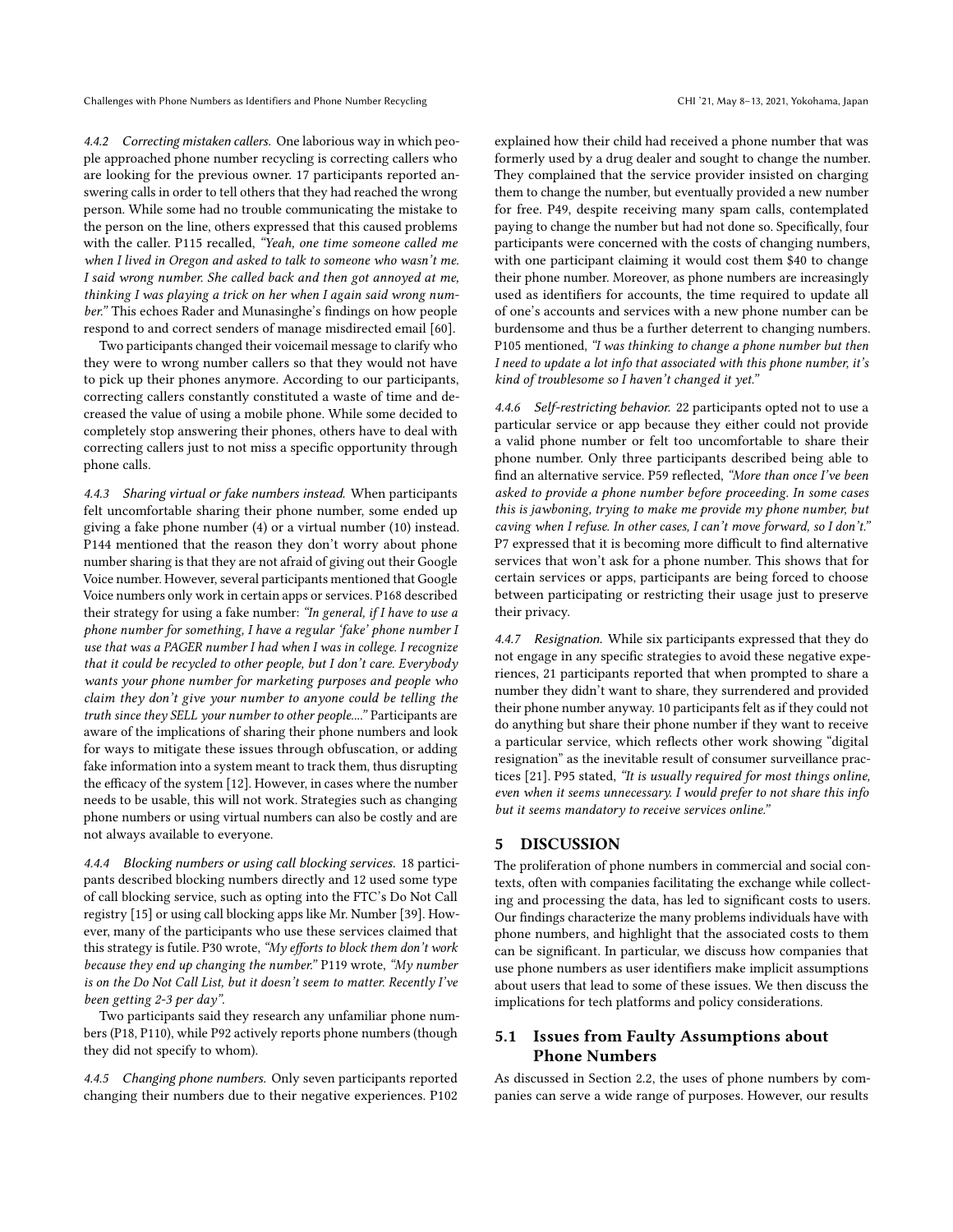illuminate that many of the problems users face with their phone number also stem from these common uses. Here, we highlight how the use of phone numbers as identifiers by companies in particular creates challenges for individuals. Our findings show that the implicit assumptions by companies that phone numbers are persistent and unique, that a phone number is consistently available for authentication and account use, and that people are comfortable sharing their phone number with a company and possibly with other users, are flawed.

Phone numbers might not be unique or persistent. While many services operate assuming that a phone number will persistently belong to one user, people can and do change phone numbers; indeed, almost half of our participants had gotten a new number in the last 5 years. When people forget or are unable to update their phone number, this may result in missed notifications, login problems, account lockouts, or private information being sent to the wrong person.

Furthermore, not all users have a unique phone number or device to begin with. Although only one of our participants shares a phone number with a spouse, this is likely a larger issue internationally in places where sharing devices is more common [\[3\]](#page-11-18). Shared devices may cause additional problems when multiple accounts cannot be associated with the same number, or if a login can be processed through a verification code sent via SMS rather than a username and password, allowing a different user of the device to log in against the wishes of the account holder.

Phone numbers are not always available. Even when people are willing or required to provide their phone number, the mobile network may not be consistently available. As shown by our participants, people may be unable to pay their phone bill, may travel or move internationally, or otherwise lose access to a phone number temporarily or permanently. 14 of our participants reported issues with account access due to international travel or living, causing problems from inconvenience to complete and permanent inaccess. Potentially worse, phone number recycling means that recovery codes might be delivered to the wrong person, providing them with information that could be used to hijack an account. In either case, the use of a phone number as a way to authenticate or recover an account can create costly barriers, which may be especially frustrating in cases where the phone number itself is not necessary to provide the service.

Sharing can give unwanted intimate access. In the previous cases, problems arise when a number cannot reliably identify or authenticate someone over time. In other cases, a phone number being a persistent personal identifier  $-$  and shared inappropriately — is the issue. Phone numbers directly provide the ability to contact an individual, regardless of the context or reason the phone number was provided. As is well documented, Facebook's People You May Know (PYMK) feature has been shown to cause a number of similar issues to the ones we identify here. PYMK opportunistically suggests friends based on information Facebook collects about users, including phone numbers [\[26\]](#page-12-27). This can be a problem for someone who uses a phone number in multiple contexts. For example, sex workers who work under an alias to protect their identity may see clients being suggested as friends on Facebook, despite taking extra precautions otherwise to keep work and personal accounts separate [\[38\]](#page-12-34).

Phone number use in the mobile messaging ecosystem can also be especially risky for certain users. Many mobile messengers, such as WhatsApp and Signal, display a user's phone number to everyone that person chats with. A protest group using WhatsApp to communicate not only exposes all members of the group to one another, but also to anyone who confiscates a member's device or infiltrates the group. This is exactly what happened in March 2020, when the Lebanese Government reportedly used WhatsApp groups to infiltrate the social networks of protesters and track them based on phone numbers [\[5,](#page-11-19) [43\]](#page-12-35). Once a phone number is in the hands of an adversarial government agency, it can be used to physically find and track the owner with a cell-site simulator, as has been done by the U.S. Immigration and Customs Enforcement to find and deport immigrants [\[67\]](#page-12-36).

#### 5.2 A Public Number Becomes Private

Phone numbers by design were meant to be shared; they were commonly available in phone books to facilitate easy contact for friends and neighbors [\[58\]](#page-12-37). Now, phone numbers are becoming increasingly guarded. In this way the phone number has followed a similar trajectory to the American Social Security Number (SSN). As described by historian Sarah Igo, when introduced in the 1930s, SSNs were controversial; meant to facilitate the collection, and later disbursement, of financial benefits for workers, some skeptics feared they were the beginning of a national identity system. As the system gained traction and some critical number of Americans opted in, those who were left without this number began to be locked out of job opportunities. Those who had been assigned a number might even show it off publicly, for example by having it engraved on jewelry or even tattooed onto their bodies [\[40\]](#page-12-38).

As with phone numbers, private companies began using SSNs for their own bookkeeping, making them more valuable for more purposes. Soon this number was no longer so comfortably shared, and today SSNs are carefully guarded because they can be used for identity theft, allowing an attacker to open credit cards, access government benefits, and wreak other havoc on one's financial life [\[1,](#page-11-20) [41\]](#page-12-39). Similarly, we found our participants carefully guard their phone numbers, worrying about the information being sold or exposed to scammers by companies, exposing private information about them, or giving an attacker access to their online accounts.

# 5.3 Disclosing Phone Numbers Should be Optional

As we explored in Section [4.3,](#page-7-0) the cost to users of the prolific ways phone numbers are currently used is hardly negligible. To various degrees, users are facing degradation of utility, financial harms, loss of trust in companies, and emotional and safety consequences in dealing with problems stemming from the overexposure of their phone numbers. Some of these issues can be considered a problem of context collapse [\[50\]](#page-12-40) — phone numbers shared in one context with one intention create pathways to expose information in unexpected ways and contexts.

We argue that companies should stop requiring users to connect a phone number to their account when at all possible. In many cases,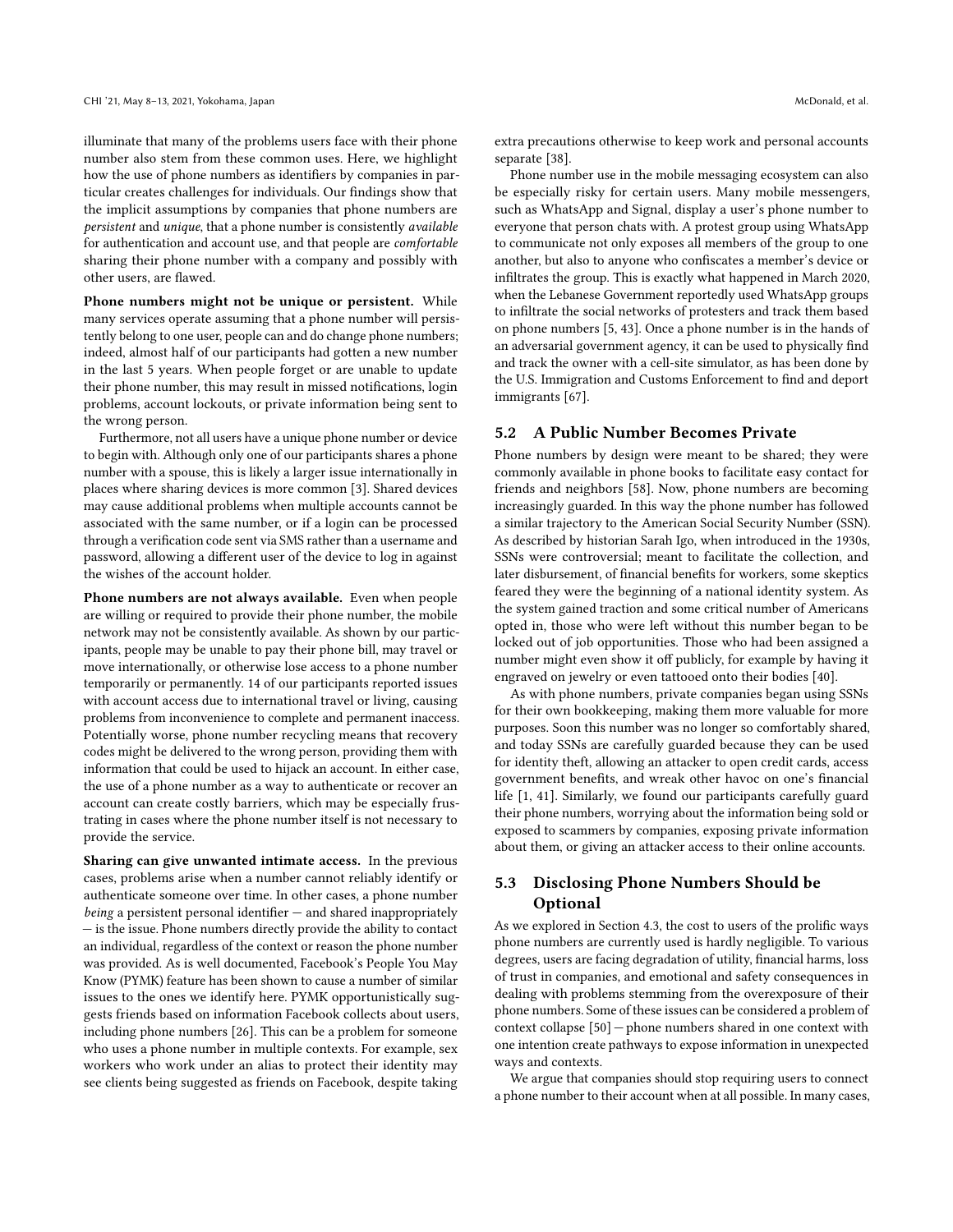Challenges with Phone Numbers as Identifiers and Phone Number Recycling CHI '21, May 8-13, 2021, Yokohama, Japan

a service can be run with an email or username rather than a phone number. Users should have the option to choose their preferred identifier based on their own privacy needs. Furthermore, in any application that does collect a phone number, that number should never be exposed to other users unless explicitly done by the user. More generally, the way a company plans to use a phone number should be clearly communicated to users and any additional uses after the number has been provided should be strictly opt-in.

# 5.4 Phone Numbers are a Risky Authentication Method

While SMS-based authentication may be easy and cheap to deploy, the likelihood that a phone number will not persistently belong to the same person, for example because of the high rates of phone number recycling, impairs the utility of phone numbers for security purposes. After a number is reassigned, the wrong person could receive MFA or login codes, allowing them to gain access to another's accounts. As one of our participants experienced, a determined attacker might even be able to hijack a particular user's phone number through SIM-swapping. Only one of our participants experienced this, but a recent study by Lee et al. found that of the five U.S. mobile service providers they tested, they were able to successfully perform a SIM-swap at all five, showing that the attack is easily achievable for a minimally informed attacker [\[48\]](#page-12-41).

These attacks, especially when targeted to specific high-value users, can have significant consequences. For example, Twitter CEO Jack Dorsey had his Twitter account taken over by an attacker who proceeded to fill his account with offensive messages, harming the CEO's and the company's reputation [\[10\]](#page-11-21). These attacks can have financial consequences too, and have been used to steal hundreds of thousands of dollars worth of cryptocurrency from online wallets [\[57\]](#page-12-21). That SIM-swapping is such a lucrative attack demonstrates that having access to someone's calls and texts can provide access to a slew of sensitive accounts. As an additional risk, the mobile networks that transmit calls and SMS messages are themselves insecure [\[59\]](#page-12-42), enabling untrusted entities and even enterprising individuals to eavesdrop on legitimate calls and texts without compromising any individual's accounts or mobile device.

In this way, our findings bolster other recent calls to deprecate SMS-based MFA [\[36,](#page-12-43) [54,](#page-12-44) [65\]](#page-12-19). While phone numbers for MFA and account recovery may still be useful in supplementing other account security mechanisms, the high cost of a phone-based attack should drive companies to consider making more robust security mechanisms, such as software- or hardware-based MFA tokens [\[19\]](#page-11-4), a priority. Companies should further encourage users to opt for non-phone number based mechanisms as the default.

# 5.5 Mitigate Effects of Phone Number Recycling

Many of the most common issues reported by participants with phone numbers being used as user identifiers arise when they change phone numbers. These issues range from being locked out of accounts, getting unwanted calls for the previous owner, and being at risk for privacy exposures.

Because unwanted calls are a significant consumer complaint, the FCC has recently taken steps to address phone number recycling.

In December 2018, the FCC imposed that phone carriers must wait a minimum of 45 days before returning a previously used number into circulation  $-$  a wait that was previously mere days  $-$  and introduced plans for a centralized recycled phone number database [\[27\]](#page-12-2). This database would be a list of all recently released phone numbers that companies will be able to query to learn whether the phone number they're trying to contact has been released and reassigned since it was provided to them. We suggest that similar information should be made available to consumers when they receive a new phone number.

Nevertheless, with this approach phone numbers will continue to be recirculated shortly after being released and the onus is on services to use the database to protect consumers. At this point it is unclear how effective this will be at reducing unwanted calls and preventing account creation problems for people who receive a recycled phone number. Additionally, such a database certainly raises several privacy and security concerns in itself, for example by creating a list of recently relinquished phone numbers for an attacker to use to authenticate to different services.

We argue that a more decisive solution is warranted. Scarcity of phone numbers is artificial. Phone service providers and regulators should expand the space of possible phone numbers to a size that significantly reduces the chance of phone numbers being recycled, or that allows for a significantly longer decommissioning of phone numbers between users. For instance, other countries (e.g., Germany) use 4- or 5-digit area codes, whereas the U.S. uses 3-digit area codes. This may be inevitable anyway; the North American Numbering Plan Administrator (NANPA), which controls the allocation of phone numbers in most of North America, projects that the current space of 10-digit numbers will be exhausted by 2049 [\[2\]](#page-11-22). Given the significant problems that are already arising with phone number recycling, we recommend this change be seriously and quickly considered.

# 5.6 Enable Contextualized Use of Phone Numbers

The measures that participants can and are taking to deal with the consequences of phone number (mis)use are insufficient to solve the problems created by having their phone numbers prolifically used in online accounts and applications. Steps such as permanently silencing phones, giving out fake numbers, opting out of using wanted services, or simply resigning themselves to being exposed are all annoying and disruptive to people, and ultimately ineffective.

Although in many cases phone numbers should not be required for identification, in the cases where this remains necessary or convenient to users, people should be able to easily and comfortably share a number they don't worry about being connected to the wrong part of their online identity. An excellent example of this is Apple's "Hide My Email" feature, in which Apple generates a unique email address that's associated with the user's account when they use Sign-In with Apple [\[7\]](#page-11-23), effectively hiding the user's real email from third-party services. We recommend that phone service providers and regulators work to make it possible for consumers to have multiple phone numbers associated with the same SIM card or device in a similar way. This process has started somewhat: phone manufacturers have begun releasing phones with two SIM card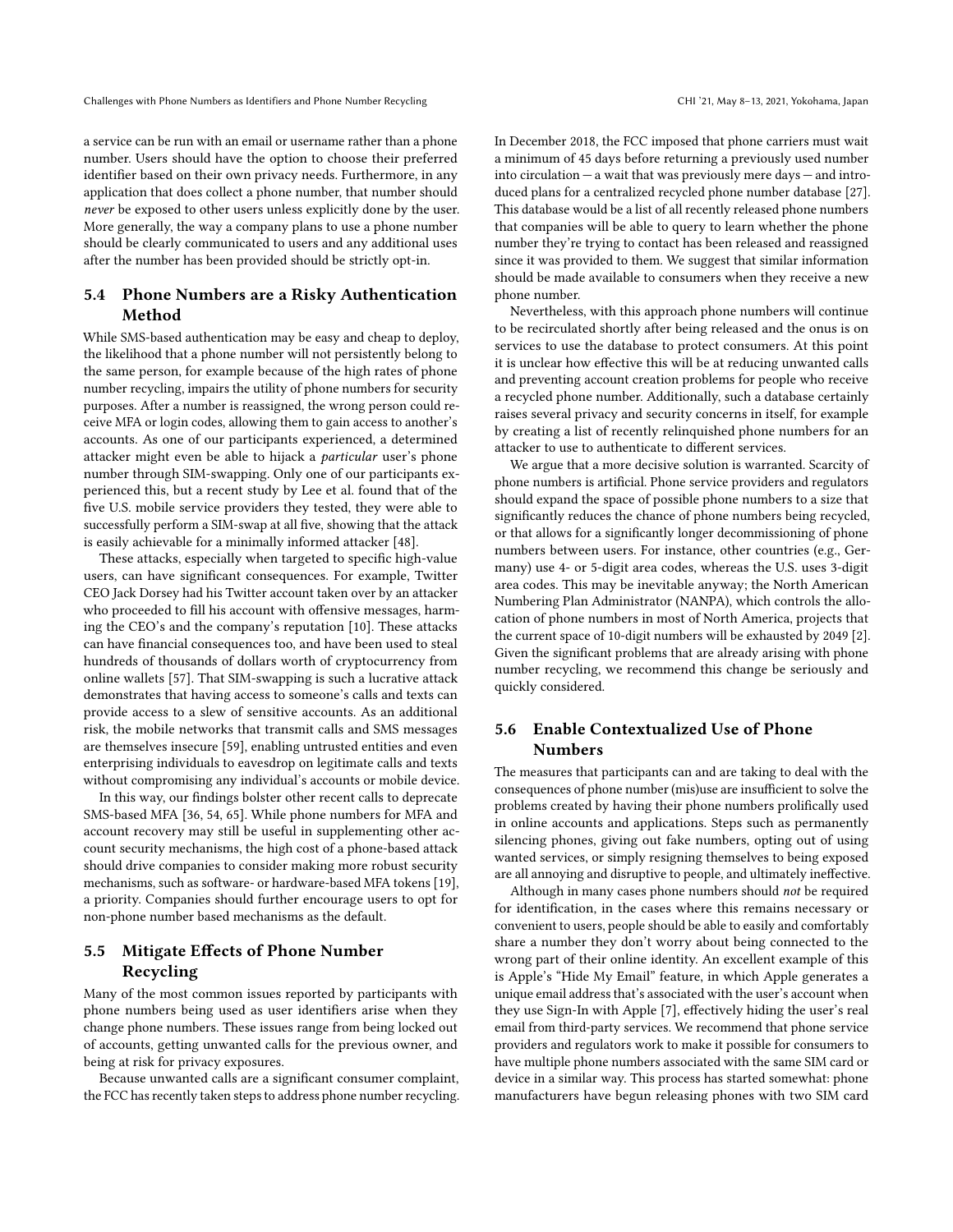slots or the capability to manage two phone numbers virtually [\[8,](#page-11-24) [31\]](#page-12-45). However, these specifications are designed for managing two numbers. In the ideal world, a user should be able to share a different phone number with their Uber driver than they use on a dating website, or list on LinkedIn, or use for personal communication with friends and family.

While this does not eliminate all problems, this could relieve some of the anxiety that our participants expressed over having to give out their phone number, while retaining many qualities that make phone numbers useful as account identifiers for companies. Similar to how security experts recommend people to have a different password for each online account to prevent many accounts from being compromised if one site experiences a breach [\[61\]](#page-12-46), a different phone number for different areas of one's life may give a person more control over how and where their identities are connected online.

However, this recommendation may be ideal only in the short term; as we heard from participants, the format of a phone number is also not user-friendly. A significant increase in the number of phone numbers each person has to remember and use risks complicating online identity management rather than relieving it. Similar to efforts aimed at eliminating the need for passwords [\[9\]](#page-11-3), future work should consider a future without phone numbers as identifiers at all in favor of more flexible, usable methods of identification.

#### 6 CONCLUSION

Phone numbers are intimately connected to our online and offline lives. Our online elicitation study with 195 phone users yielded qualitative insights into the range of negative experiences connected to the way phone numbers are used. We find that people struggle with phone number recycling, loss of access to their number, and deal with privacy concerns. We also find that people experience significant harms following these issues, including harassment, account access issues, and eroded trust in companies, which lead people to adopt inconvenient and largely ineffective coping strategies. Based on our findings we discuss how faulty assumptions made by companies in their use of phone numbers as user identifiers lead to inflexible and sometimes harmful design decisions, and how companies and regulators should step in to provide better protections against privacy harms from phone number use online.

Ultimately, while individuals might be able to take small steps to protect themselves, the ability to make the best decisions for themselves is severely limited by the decisions companies are making about how to collect and use phone numbers. People use phones and their phone numbers in so many different ways — not every person will have a phone number that is uniquely theirs across space and time, that corresponds to all parts of their online identity. It is the joint responsibility of companies, regulators, and researchers to find the way forward for online account management that is safe and feasible for all people.

## ACKNOWLEDGMENTS

This research has been partially funded by the University of Michigan School of Information. Allison McDonald was supported by a Facebook Fellowship. The authors are grateful to all participants,

the members of spilab for feedback on study design, and the anonymous reviewers for their helpful suggestions.

## **REFERENCES**

- <span id="page-11-20"></span>The Social Security Administration. 2018. Identity Theft and Your Social Security Number. [https://www.ssa.gov/pubs/EN-05-10064.pdf,](https://www.ssa.gov/pubs/EN-05-10064.pdf) accessed 2020-08-15.
- <span id="page-11-22"></span>North American Numbering Plan Administrator. 2019. April 2019 North American Numbering Plan (NANP) Exhaust Analysis. [https://nationalnanpa.com/](https://nationalnanpa.com/reports/April_2020_NANP_Exhaust_Analysis%20Final.pdf) [reports/April\\_2020\\_NANP\\_Exhaust\\_Analysis%20Final.pdf,](https://nationalnanpa.com/reports/April_2020_NANP_Exhaust_Analysis%20Final.pdf) accessed 2020-09-02.
- <span id="page-11-18"></span>Syed Ishtiaque Ahmed, Md. Romael Haque, Jay Chen, and Nicola Dell. 2017. Digital Privacy Challenges with Shared Mobile Phone Use in Bangladesh. Proc. ACM Hum.-Comput. Interact. 1, CSCW, Article 17 (Dec. 2017), 20 pages. [https://](https://doi.org/10.1145/3134652) [doi.org/10.1145/3134652](https://doi.org/10.1145/3134652)
- <span id="page-11-8"></span>[4] American Airlines. no date. BeNotified. [https://www.aa.com/i18n/travel-info/](https://www.aa.com/i18n/travel-info/travel-tools/benotified.jsp) [travel-tools/benotified.jsp,](https://www.aa.com/i18n/travel-info/travel-tools/benotified.jsp) accessed 2020-08-26.
- <span id="page-11-19"></span>[5] Deborah Amos. 2020. Lebanon's Government Is Accused Of Swarming WhatsApp To Catch Protesters. [https://www.npr.org/2020/03/09/809684634/lebanons](https://www.npr.org/2020/03/09/809684634/lebanons-government-is-accused-of-swarming-whatsapp-to-catch-protesters)[government-is-accused-of-swarming-whatsapp-to-catch-protesters,](https://www.npr.org/2020/03/09/809684634/lebanons-government-is-accused-of-swarming-whatsapp-to-catch-protesters) accessed 2020-09-01.
- <span id="page-11-6"></span>[6] Nathanael Andrews. 2018. "Can I get your digits?": Illegal Acquisition of wireless phone numbers for SIM-swap attacks and wireless provider liability. Nw. J. Tech. & Intell. Prop. 79 (2018).<https://doi.org/10.13094/SMIF-2013-00004>
- <span id="page-11-23"></span>[7] Apple. 2020. Hide My Email for Sign in with Apple. [https://support.apple.com/](https://support.apple.com/en-us/HT210425) [en-us/HT210425,](https://support.apple.com/en-us/HT210425) accessed 2020-01-08.
- <span id="page-11-24"></span>[8] Apple. 2020. Using Dual SIM with an eSIM. [https://support.apple.com/en-us/](https://support.apple.com/en-us/HT209044) [HT209044,](https://support.apple.com/en-us/HT209044) accessed 2020-08-03.
- <span id="page-11-3"></span>[9] J. Bonneau, C. Herley, P. C. v. Oorschot, and F. Stajano. 2012. The Quest to Replace Passwords: A Framework for Comparative Evaluation of Web Authentication Schemes. In 2012 IEEE Symposium on Security and Privacy. IEEE, USA, 553-567.
- <span id="page-11-21"></span>[10] Russell Brandom. 2019. The frighteningly simple technique that hijacked Jack Dorsey's Twitter account. The Verge. [https://www.theverge.com/2019/8/31/](https://www.theverge.com/2019/8/31/20841448/jack-dorsey-twitter-hacked-account-sim-swapping) [20841448/jack-dorsey-twitter-hacked-account-sim-swapping,](https://www.theverge.com/2019/8/31/20841448/jack-dorsey-twitter-hacked-account-sim-swapping) accessed 2020-08- 27.
- <span id="page-11-14"></span>[11] Virginia Braun and Victoria Clarke. 2006. Using thematic analysis in psychology. Qualitative Research in Psychology 3, 2 (2006), 77–101.<https://doi.org/10.1191/1478088706qp063oa> arXiv[:https://www.tandfonline.com/doi/pdf/10.1191/1478088706qp063oa](https://arxiv.org/abs/https://www.tandfonline.com/doi/pdf/10.1191/1478088706qp063oa)
- <span id="page-11-15"></span>[12] Finn Brunton and Helen Nissenbaum. 2015. Obfuscation. The MIT Press, USA.
- <span id="page-11-5"></span>[13] Pew Research Center. 2019. Mobile Fact Sheet. [https://www.pewinternet.org/](https://www.pewinternet.org/fact-sheet/mobile) [fact-sheet/mobile,](https://www.pewinternet.org/fact-sheet/mobile) accessed 2020-08-23.
- <span id="page-11-0"></span>[14] Brian X. Chen. 2019. I Shared My Phone Number. I Learned I Shouldn't Have. The New York Times. [https://www.nytimes.com/2019/08/15/technology/](https://www.nytimes.com/2019/08/15/technology/personaltech/i-shared-my-phone-number-i-learned-i-shouldnt-have.html) [personaltech/i-shared-my-phone-number-i-learned-i-shouldnt-have.html,](https://www.nytimes.com/2019/08/15/technology/personaltech/i-shared-my-phone-number-i-learned-i-shouldnt-have.html) accessed 2020-08-10.
- <span id="page-11-16"></span>[15] Federal Trade Commission. no date. National Do Not Call Registry. [https://](https://www.donotcall.gov) [www.donotcall.gov,](https://www.donotcall.gov) accessed 2020-08-27.
- <span id="page-11-13"></span>[16] Google Account Help Community. 2019. How Many Gmail accounts can a person have? - I assume they all have to be linked to one number? [https://](https://support.google.com/accounts/thread/11008132) [support.google.com/accounts/thread/11008132,](https://support.google.com/accounts/thread/11008132) accessed 2020-08-26.
- <span id="page-11-1"></span>[17] Joseph Cox. 2019. I Gave a Bounty Hunter \$300. Then He Located Our Phone. Vice. [https://www.vice.com/en\\_us/article/nepxbz/i-gave-a-bounty-hunter-300](https://www.vice.com/en_us/article/nepxbz/i-gave-a-bounty-hunter-300-dollars-located-phone-microbilt-zumigo-tmobile) [dollars-located-phone-microbilt-zumigo-tmobile](https://www.vice.com/en_us/article/nepxbz/i-gave-a-bounty-hunter-300-dollars-located-phone-microbilt-zumigo-tmobile) Accessed 2020-08-10.
- <span id="page-11-7"></span>[18] CVS. no date. Pharmacy Text Alerts. [https://www.cvs.com/mobile-cvs/text,](https://www.cvs.com/mobile-cvs/text) accessed 2020-08-27.
- <span id="page-11-4"></span>[19] Periwinkle Doerfler, Kurt Thomas, Maija Marincenko, Juri Ranieri, Yu Jiang, Angelika Moscicki, and Damon McCoy. 2019. Evaluating Login Challenges as A Defense Against Account Takeover. In The World Wide Web Conference (San Francisco, CA, USA) (WWW '19). Association for Computing Machinery, New York, NY, USA, 372–382.<https://doi.org/10.1145/3308558.3313481>
- <span id="page-11-2"></span>[20] James Doubek. 2016. What Happens When You Get Sir Mix-A-Lot's Phone Number. NPR. [https://www.npr.org/2016/01/16/463219936/what-happens-when](https://www.npr.org/2016/01/16/463219936/what-happens-when-you-get-sir-mix-a-lots-phone-number)[you-get-sir-mix-a-lots-phone-number,](https://www.npr.org/2016/01/16/463219936/what-happens-when-you-get-sir-mix-a-lots-phone-number) accessed 2020-08-27.
- <span id="page-11-17"></span>[21] Nora A Draper and Joseph Turow. 2019. The corporate cultivation of digital resignation. New Media & Society 21, 8 (2019), 1824–1839. [https://doi.org/10.1177/](https://doi.org/10.1177/1461444819833331) [1461444819833331](https://doi.org/10.1177/1461444819833331) arXiv[:https://doi.org/10.1177/1461444819833331](https://arxiv.org/abs/https://doi.org/10.1177/1461444819833331)
- <span id="page-11-9"></span>Facebook. no date. Custom Audiences from your Customer List.<br>
1.155. https://www.facebook.com/business/help/170456843145568?id= https://www.facebook.com/business/help/170456843145568?id= [2469097953376494&helpref=search&sr=5&query=custom%20audience,](https://www.facebook.com/business/help/170456843145568?id=2469097953376494&helpref=search&sr=5&query=custom%20audience) accessed 2021-01-12.
- <span id="page-11-11"></span>[23] Facebook. no date. Facebook Community Standards (IV)(18) Misrepresentation. [https://www.facebook.com/communitystandards/misrepresentation,](https://www.facebook.com/communitystandards/misrepresentation) accessed 2020-08-27.
- <span id="page-11-10"></span>[24] Facebook. no date. How does Facebook use my mobile phone number? [https://](https://www.facebook.com/help/251747795694485) [www.facebook.com/help/251747795694485,](https://www.facebook.com/help/251747795694485) accessed 2020-08-26.
- <span id="page-11-12"></span>[25] Facebook. no date. I'm receiving email or text notifications about a Facebook account that doesn't belong to me. [https://www.facebook.com/help/](https://www.facebook.com/help/225089214296643/?ref=u2u)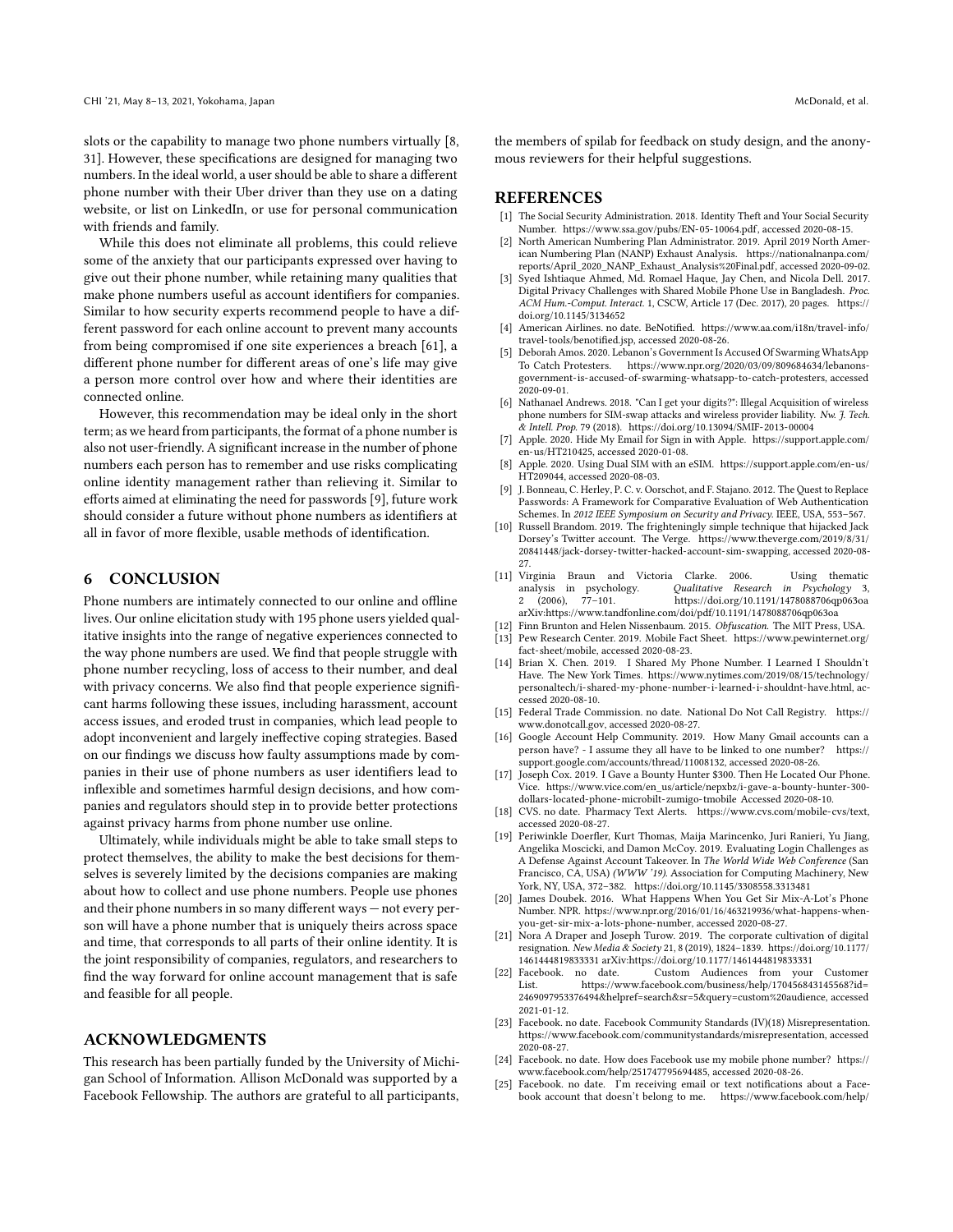Challenges with Phone Numbers as Identifiers and Phone Number Recycling CHI '21, May 8-13, 2021, Yokohama, Japan

[225089214296643/?ref=u2u,](https://www.facebook.com/help/225089214296643/?ref=u2u) accessed 2020-09-01.

- <span id="page-12-27"></span>[26] Facebook. no date. Where do People You May Know suggestions come from? [https://www.facebook.com/help/163810437015615,](https://www.facebook.com/help/163810437015615) accessed 2020-08-10.
- <span id="page-12-2"></span>[27] FCC. 2018. Second Report and Order. [https://docs.fcc.gov/public/attachments/](https://docs.fcc.gov/public/attachments/FCC-18-177A1.pdf) [FCC-18-177A1.pdf,](https://docs.fcc.gov/public/attachments/FCC-18-177A1.pdf) accessed 2020-08-10.
- <span id="page-12-6"></span>[28] Dinei Florencio and Cormac Herley. 2007. A Large-Scale Study of Web Password Habits. In Proceedings of the 16th International Conference on World Wide Web (Banff, Alberta, Canada) (WWW '07). Association for Computing Machinery, New York, NY, USA, 657–666.<https://doi.org/10.1145/1242572.1242661>
- <span id="page-12-3"></span>[29] Adrian Harris Forman. 2012. My Phone Number's Other Woman. The New York Times. [https://www.nytimes.com/2012/10/14/opinion/sunday/my-phone](https://www.nytimes.com/2012/10/14/opinion/sunday/my-phone-numbers-other-woman.html)[numbers-other-woman.html,](https://www.nytimes.com/2012/10/14/opinion/sunday/my-phone-numbers-other-woman.html) accessed 2020-08-27.
- <span id="page-12-7"></span>[30] Maximilian Golla, Miranda Wei, Juliette Hainline, Lydia Filipe, Markus Dürmuth, Elissa Redmiles, and Blase Ur. 2018. "What Was That Site Doing with My Facebook Password?": Designing Password-Reuse Notifications. In Proceedings of the 2018 ACM SIGSAC Conference on Computer and Communications Security (Toronto, Canada) (CCS '18). Association for Computing Machinery, New York, NY, USA, 1549–1566.<https://doi.org/10.1145/3243734.3243767>
- <span id="page-12-45"></span>[31] Google. no date. How to use dual SIMs on your Google Pixel phone. [https://](https://support.google.com/pixelphone/answer/9449293) [support.google.com/pixelphone/answer/9449293,](https://support.google.com/pixelphone/answer/9449293) accessed 2020-08-12.
- <span id="page-12-28"></span>[32] Google. no date. Set up a recovery phone number or email address. [https://](https://support.google.com/accounts/answer/183723) [support.google.com/accounts/answer/183723,](https://support.google.com/accounts/answer/183723) accessed 2020-08-26.
- <span id="page-12-14"></span>[33] Google. no date. Sign in with your phone instead of a password. [https://](https://support.google.com/accounts/answer/6361026) [support.google.com/accounts/answer/6361026,](https://support.google.com/accounts/answer/6361026) accessed 2020-08-27.
- <span id="page-12-29"></span>[34] Google. no date. Verify your account. [https://support.google.com/accounts/](https://support.google.com/accounts/answer/114129) [answer/114129,](https://support.google.com/accounts/answer/114129) accessed 2020-08-25.
- <span id="page-12-20"></span>[35] Paul A. Grassi, James L. Fenton, Elaine M. Newton, Ray A. Perlner, Andrew R. Regenscheid, William E. Burr, Justin P. Richer, Naomi B. Lefkovitz, Jamie M. Danker, Yee-Yin Choong, Kristen K. Greene, and Mary F. Theofanos. 2019. Digital Identity Guidelines: Authentication and Lifecycle Management. [https://doi.org/](https://doi.org/10.6028/NIST.SP.800-63c) [10.6028/NIST.SP.800-63c](https://doi.org/10.6028/NIST.SP.800-63c) NIST Special Publication 800-63B.
- <span id="page-12-43"></span>[36] Roger Grimes. 2019. The many ways to hack 2FA. Network Security 2019, 9 (2019), 8–13.
- <span id="page-12-4"></span>[37] World Bank Group. 2016. Digital Identity: Towards Shared Principles for Public and Private Sector Cooperation. [http://documents.worldbank.org/curated/en/](http://documents.worldbank.org/curated/en/600821469220400272/pdf/107201-WP-PUBLIC-WB-GSMA-SIADigitalIdentity-WEB.pdf) [600821469220400272/pdf/107201-WP-PUBLIC-WB-GSMA-SIADigitalIdentity-](http://documents.worldbank.org/curated/en/600821469220400272/pdf/107201-WP-PUBLIC-WB-GSMA-SIADigitalIdentity-WEB.pdf)[WEB.pdf,](http://documents.worldbank.org/curated/en/600821469220400272/pdf/107201-WP-PUBLIC-WB-GSMA-SIADigitalIdentity-WEB.pdf) accessed 2020-08-27.
- <span id="page-12-34"></span>[38] Kashmir Hill. 2017. How Facebook Outs Sex Workers. Gizmodo. [https://](https://gizmodo.com/how-facebook-outs-sex-workers-1818861596) [gizmodo.com/how-facebook-outs-sex-workers-1818861596,](https://gizmodo.com/how-facebook-outs-sex-workers-1818861596) accessed 2020-09- 01.
- <span id="page-12-33"></span>[39] Hiya. no date. Mr Number: Call Block & Reverse Lookup. [https://hiya.com/](https://hiya.com/downloads) [downloads,](https://hiya.com/downloads) accessed 2020-08-27.
- <span id="page-12-38"></span>[40] Sarah E. Igo. 2018. The Known Citizen. Harvard University Press, USA.
- <span id="page-12-39"></span>[41] Alison Grace Johansen. no date. 5 Kinds of ID Theft Using a Social Security Number. NortonLifeLock. [https://www.lifelock.com/learn-identity-theft-resources](https://www.lifelock.com/learn-identity-theft-resources-kinds-of-id-theft-using-social-security-number.html)[kinds-of-id-theft-using-social-security-number.html,](https://www.lifelock.com/learn-identity-theft-resources-kinds-of-id-theft-using-social-security-number.html) accessed 2020-08-15.
- <span id="page-12-30"></span>[42] jp88. 2019. Phone number limit. Google Account Help Community. [https://](https://support.google.com/accounts/thread/13443342) [support.google.com/accounts/thread/13443342,](https://support.google.com/accounts/thread/13443342) accessed 2020-08-23.
- <span id="page-12-35"></span>[43] Richie Koch. 2020. The Proton guide to privacy at protests. [https://protonmail.](https://protonmail.com/blog/how-to-protect-privacy-at-protests/) [com/blog/how-to-protect-privacy-at-protests/,](https://protonmail.com/blog/how-to-protect-privacy-at-protests/) accessed 2020-09-11.
- <span id="page-12-10"></span>[44] Saranga Komanduri, Richard Shay, Patrick Gage Kelley, Michelle L. Mazurek, Lujo Bauer, Nicolas Christin, Lorrie Faith Cranor, and Serge Egelman. 2011. Of Passwords and People: Measuring the Effect of Password-composition Policies. In Proceedings of the SIGCHI Conference on Human Factors in Computing Systems (Vancouver, BC, Canada) (CHI '11). ACM, New York, NY, USA, 2595–2604. [https://](https://doi.org/10.1145/1978942.1979321) [doi.org/10.1145/1978942.1979321](https://doi.org/10.1145/1978942.1979321)
- <span id="page-12-17"></span>[45] Pawel Laka and Wojciech Mazurczyk. 2018. User perspective and security of a new mobile authentication method. Telecommunication Systems 69, 3 (01 Nov 2018), 365–379.<https://doi.org/10.1007/s11235-018-0437-1>
- <span id="page-12-23"></span>[46] Ravie Lakshmanan. 2019. Loyalty programs cost you your personal data - are the rewards worth it? The Next Web. [https://thenextweb.com/insights/2019/06/12/](https://thenextweb.com/insights/2019/06/12/loyalty-programs-cost-you-your-personal-data-are-the-rewards-worth-it/) [loyalty-programs-cost-you-your-personal-data-are-the-rewards-worth-it/,](https://thenextweb.com/insights/2019/06/12/loyalty-programs-cost-you-your-personal-data-are-the-rewards-worth-it/) accessed 2020-09-01.
- <span id="page-12-8"></span>[47] Selena Larson. 2020. Every single Yahoo account was hacked - 3 billion in all. [https://money.cnn.com/2017/10/03/technology/business/yahoo-breach-3](https://money.cnn.com/2017/10/03/technology/business/yahoo-breach-3-billion-accounts/index.html) [billion-accounts/index.html,](https://money.cnn.com/2017/10/03/technology/business/yahoo-breach-3-billion-accounts/index.html) accessed 2020-09-11.
- <span id="page-12-41"></span>[48] Kevin Lee, Benjamin Kaiser, Jonathan Mayer, and Arvind Narayanan. 2020. An Empirical Study of Wireless Carrier Authentication for SIM Swaps. In Sixteenth Symposium on Usable Privacy and Security (SOUPS 2020). USENIX, USA, 61–79. <https://www.usenix.org/conference/soups2020/presentation/lee>
- <span id="page-12-32"></span>[49] Mary Madden. 2017. PRIVACY, SECURITY, AND DIGITAL INEQUALITY. [https://](https://datasociety.net/library/privacy-security-and-digital-inequality) [datasociety.net/library/privacy-security-and-digital-inequality,](https://datasociety.net/library/privacy-security-and-digital-inequality) accessed 2020- 08-01.
- <span id="page-12-40"></span>[50] Alice E. Marwick and danah boyd. 2011. I tweet honestly, I tweet passionately: Twitter users, context collapse, and the imagined audience. New Media & Society 13, 1 (2011), 114–133.<https://doi.org/10.1177/1461444810365313> arXiv[:https://doi.org/10.1177/1461444810365313](https://arxiv.org/abs/https://doi.org/10.1177/1461444810365313)
- <span id="page-12-31"></span>[51] Mary L. McHugh. 2012. Interrater reliability: The kappa statistic. Biochemia Medica 22 (2012), 276–282.<https://doi.org/10.11613/bm.2012.031>
- <span id="page-12-13"></span>[52] William Melicher, Darya Kurilova, Sean M. Segreti, Pranshu Kalvani, Richard Shay, Blase Ur, Lujo Bauer, Nicolas Christin, Lorrie Faith Cranor, and Michelle L. Mazurek. 2016. Usability and Security of Text Passwords on Mobile Devices. In Proceedings of the 2016 CHI Conference on Human Factors in Computing Systems (San Jose, California, USA) (CHI '16). ACM, New York, NY, USA, 527–539. [https://](https://doi.org/10.1145/2858036.2858384) [doi.org/10.1145/2858036.2858384](https://doi.org/10.1145/2858036.2858384)
- <span id="page-12-12"></span>[53] Blase Ur Miranda Wei, Maximilian Golla. 2018. The Password Doesn't Fall Far:How Service Influences Password Choice. Proceedings of the Who Are You?! Adventures in Authentication 2018 Workshop (WAY) 4th WAY (2018).
- <span id="page-12-44"></span>[54] Ariana Mirian, Joe DeBlasio, Stefan Savage, Geoffrey M. Voelker, and Kurt Thomas. 2019. Hack for Hire: Exploring the Emerging Market for Account Hijacking. In The World Wide Web Conference (San Francisco, CA, USA) (WWW '19). Association for Computing Machinery, New York, NY, USA, 1279–1289. <https://doi.org/10.1145/3308558.3313489>
- <span id="page-12-1"></span>[55] Lily Hay Newman. 2018. Phone Numbers Were Never Meant as ID. Now We're All At Risk. Wired. [https://www.wired.com/story/phone-numbers-indentification](https://www.wired.com/story/phone-numbers-indentification-authentication)[authentication,](https://www.wired.com/story/phone-numbers-indentification-authentication) accessed 2020-08-26.
- <span id="page-12-15"></span>[56] Casey Newton. 2014. Inside Twitter's ambitious plan to kill the password. The Verge. [https://www.theverge.com/2014/10/22/7034113/inside-twitters](https://www.theverge.com/2014/10/22/7034113/inside-twitters-ambitious-plan-to-kill-the-password-on-mobile-devices)[ambitious-plan-to-kill-the-password-on-mobile-devices,](https://www.theverge.com/2014/10/22/7034113/inside-twitters-ambitious-plan-to-kill-the-password-on-mobile-devices) accessed 2020-08-27.
- <span id="page-12-21"></span>[57] Nathaniel Popper. 2017. Identity Thieves Hijack Cellphone Accounts to Go After Virtual Currency. The New York Times. [https://www.nytimes.com/2017/](https://www.nytimes.com/2017/08/21/business/dealbook/phone-hack-bitcoin-virtual-currency.html) [08/21/business/dealbook/phone-hack-bitcoin-virtual-currency.html,](https://www.nytimes.com/2017/08/21/business/dealbook/phone-hack-bitcoin-virtual-currency.html) accessed 2020-08-26.
- <span id="page-12-37"></span>[58] Henry F. Pringle and Katherine Pringle. 1954. Sixty Million Headaches Every Year. The Saturday Evening Post. [http://www.saturdayeveningpost.com/wp-content/](http://www.saturdayeveningpost.com/wp-content/uploads/satevepost/sixty_million_headaches.pdf) [uploads/satevepost/sixty\\_million\\_headaches.pdf,](http://www.saturdayeveningpost.com/wp-content/uploads/satevepost/sixty_million_headaches.pdf) accessed 2020-08-15.
- <span id="page-12-42"></span>[59] Cooper Ouintin. 2018. Our Cellphones Aren't Safe. Times. [https://www.nytimes.com/2018/12/26/opinion/cellphones-security](https://www.nytimes.com/2018/12/26/opinion/cellphones-security-spying.html)[spying.html,](https://www.nytimes.com/2018/12/26/opinion/cellphones-security-spying.html) accessed 2020-08-16.
- <span id="page-12-16"></span>[60] Emilee Rader and Anjali Munasinghe. 2019. "Wait, Do I Know This Person?": Understanding Misdirected Email. In Proceedings of the 2019 CHI Conference on Human Factors in Computing Systems (Glasgow, Scotland UK) (CHI '19). Association for Computing Machinery, New York, NY, USA, 1–13. [https://doi.org/](https://doi.org/10.1145/3290605.3300520) [10.1145/3290605.3300520](https://doi.org/10.1145/3290605.3300520)
- <span id="page-12-46"></span>[61] Elissa M. Redmiles, Noel Warford, Amritha Jayanti, Aravind Koneru, Sean Kross, Miraida Morales, Rock Stevens, and Michelle L. Mazurek. 2020. A Comprehensive Quality Evaluation of Security and Privacy Advice on the Web. In 29th USENIX Security Symposium (USENIX Security 20). USENIX Association, USA, 89–108. <https://www.usenix.org/conference/usenixsecurity20/presentation/redmiles>
- <span id="page-12-18"></span>[62] Ken Reese, Trevor Smith, Jonathan Dutson, Jonathan Armknecht, Jacob Cameron, and Kent Seamons. 2019. A Usability Study of Five Two-Factor Authentication Methods. In Fifteenth Symposium on Usable Privacy and Security (SOUPS 2019). USENIX Association, Santa Clara, CA. [https://www.usenix.org/conference/](https://www.usenix.org/conference/soups2019/presentation/reese) [soups2019/presentation/reese](https://www.usenix.org/conference/soups2019/presentation/reese)
- <span id="page-12-5"></span>[63] J. H. Saltzer and M. Schroeder. 1975. The protection of information in computer systems. Proc. IEEE 63 (1975), 1278–1308.
- <span id="page-12-9"></span>[64] Richard Shay, Iulia Ion, Robert W. Reeder, and Sunny Consolvo. 2014. "My Religious Aunt Asked Why I Was Trying to Sell Her Viagra": Experiences with Account Hijacking. In Proceedings of the 32Nd Annual ACM Conference on Human Factors in Computing Systems (Toronto, Ontario, Canada) (CHI '14). ACM, New York, NY, USA, 2657–2666.<https://doi.org/10.1145/2556288.2557330>
- <span id="page-12-19"></span>[65] Hossein Siadati, Toan Nguyen, Payas Gupta, Markus Jakobsson, and Nasir Memon. 2017. Mind your SMSes: Mitigating social engineering in second factor authentication. Computers and Security 65 (2017), 14–28.
- <span id="page-12-25"></span>[66] Signal. no date. Register a phone number. [https://support.signal.org/hc/en-us/](https://support.signal.org/hc/en-us/articles/360007318691-Register-a-phone-number) [articles/360007318691-Register-a-phone-number,](https://support.signal.org/hc/en-us/articles/360007318691-Register-a-phone-number) accessed 2020-09-01.
- <span id="page-12-36"></span>[67] Robert Snell. 2017. Feds use anti-terror tool to hunt the undocumented. The Detroit News. [https://www.detroitnews.com/story/news/local/detroit-city/2017/](https://www.detroitnews.com/story/news/local/detroit-city/2017/05/18/cell-snooping-fbi-immigrant/101859616/) [05/18/cell-snooping-fbi-immigrant/101859616/,](https://www.detroitnews.com/story/news/local/detroit-city/2017/05/18/cell-snooping-fbi-immigrant/101859616/) accessed 2021-01-10.
- <span id="page-12-26"></span>[68] Telegram. no date. Telegram FAQ - Phone Number. [https://telegram.org/](https://telegram.org/faq#q-i-have-a-new-phone-number-what-do-i-do) [faq#q-i-have-a-new-phone-number-what-do-i-do,](https://telegram.org/faq#q-i-have-a-new-phone-number-what-do-i-do) accessed 2020-09-01.
- <span id="page-12-24"></span>[69] Twitter. no date. About your email and phone number discoverability privacy settings. [https://help.twitter.com/en/safety-and-security/email-and-phone](https://help.twitter.com/en/safety-and-security/email-and-phone-discoverability-settings)[discoverability-settings,](https://help.twitter.com/en/safety-and-security/email-and-phone-discoverability-settings) accessed 2020-09-01.
- <span id="page-12-22"></span>[70] Twitter. no date. Personal information and ads on Twitter. [https://help.twitter.](https://help.twitter.com/en/information-and-ads) [com/en/information-and-ads,](https://help.twitter.com/en/information-and-ads) accessed 2020-08-22.
- <span id="page-12-11"></span>[71] Blase Ur, Patrick Gage Kelley, Saranga Komanduri, Joel Lee, Michael Maass, Michelle L. Mazurek, Timothy Passaro, Richard Shay, Timothy Vidas, Lujo Bauer, Nicolas Christin, and Lorrie Faith Cranor. 2012. How Does Your Password Measure Up? The Effect of Strength Meters on Password Creation. In Proceedings of the 21st USENIX Conference on Security Symposium (Bellevue, WA) (Security'12). USENIX Association, Berkeley, CA, USA, 5–5. [http://dl.acm.org.proxy.lib.umich.](http://dl.acm.org.proxy.lib.umich.edu/citation.cfm?id=2362793.2362798) [edu/citation.cfm?id=2362793.2362798](http://dl.acm.org.proxy.lib.umich.edu/citation.cfm?id=2362793.2362798)
- <span id="page-12-0"></span>[72] G. Venkatadri, A. Andreou, Y. Liu, A. Mislove, K. P. Gummadi, P. Loiseau, and O. Goga. 2018. Privacy Risks with Facebook's PII-Based Targeting: Auditing a Data